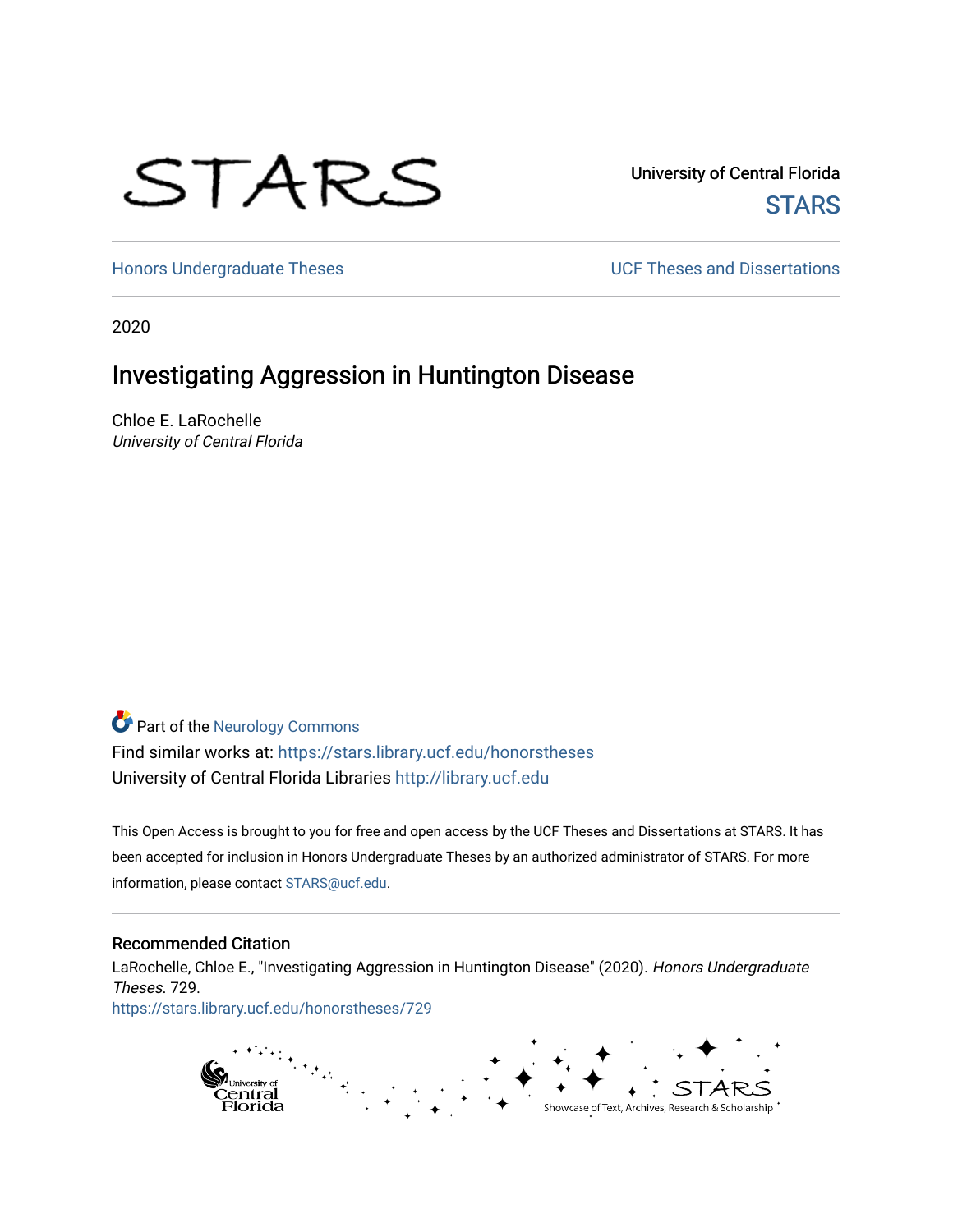#### INVESTIGATING AGGRESSION IN HUNTINGTON DISEASE

by

## CHLOÉ E. LAROCHELLE

A thesis submitted in partial fulfillment of the requirements for the Honors in the Major Program in Biomedical Sciences in the College of Medicine and in the Burnett Honors College at the University of Central Florida Orlando, Florida

> Spring Term 2020

Thesis Chair: Amber Southwell, PhD.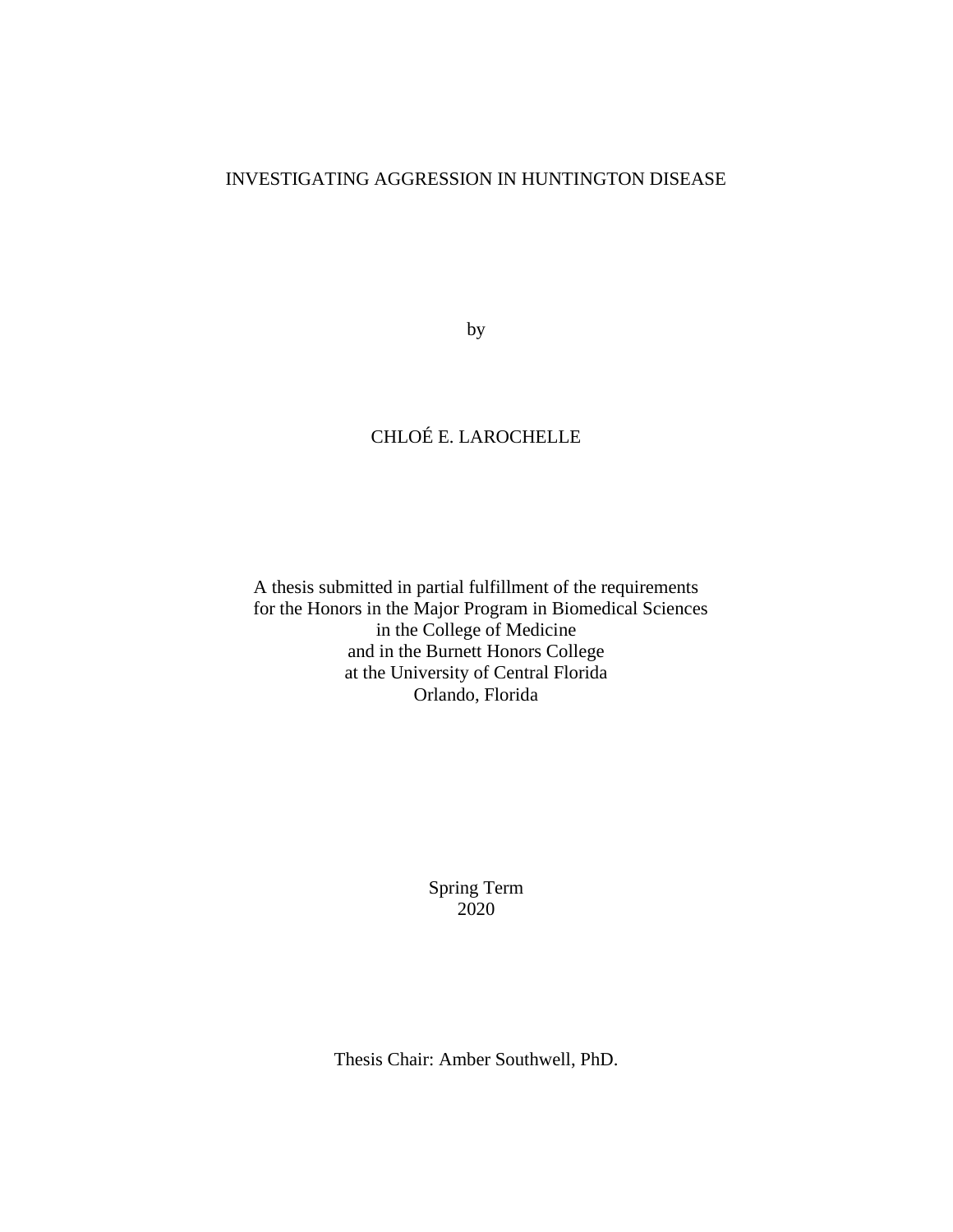© 2020 Chloé LaRochelle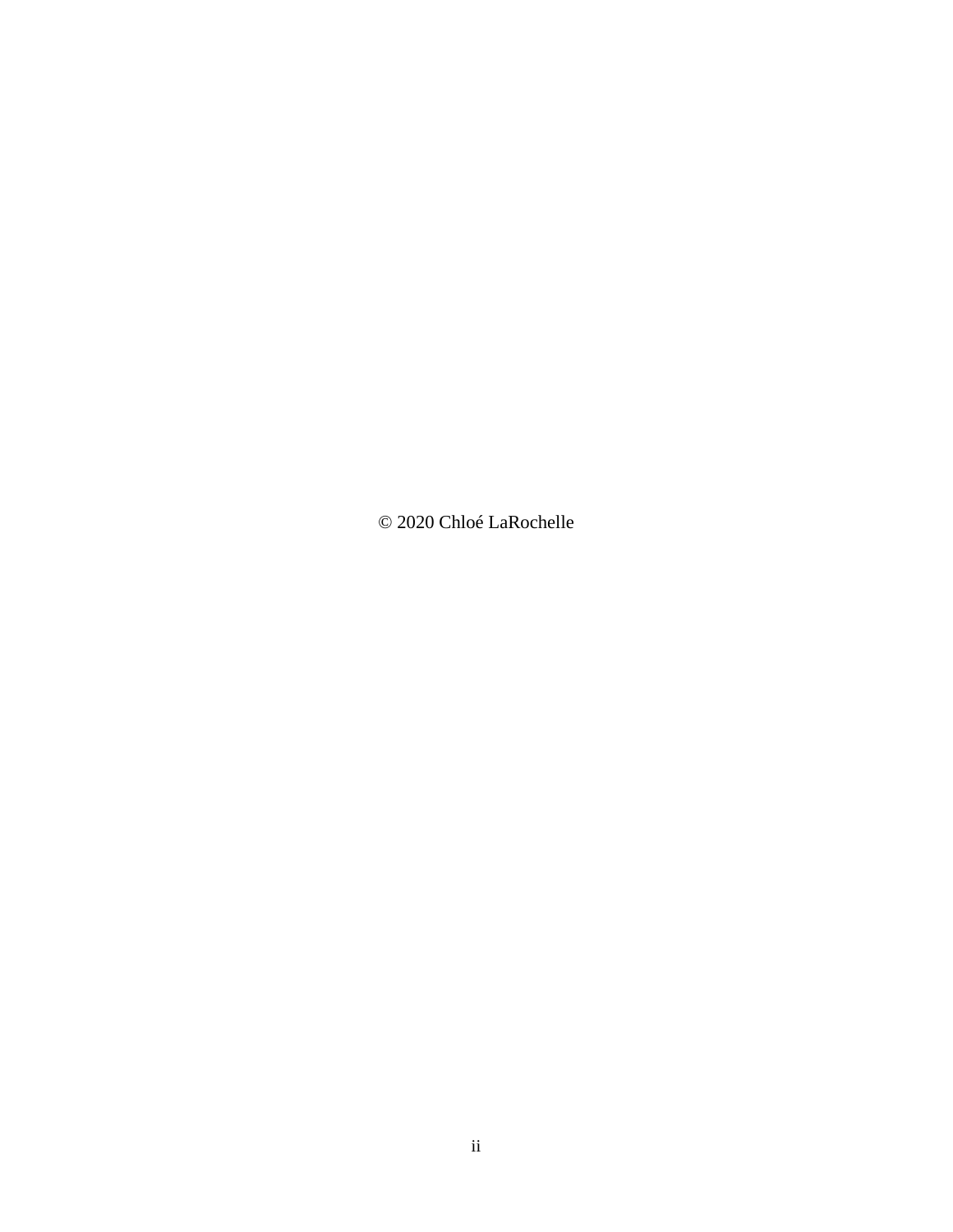#### **ABSTRAC**T

Huntington Disease (HD) is a neurodegenerative disorder that is caused by a CAG trinucleotide repeat expansion in the huntingtin gene. The onset of the disease is defined by the presence of motor deficits, such as chorea. However, cognitive and psychiatric symptoms often develop before motor onset and typically have a larger impact on patient quality of life. Psychiatric symptoms include depression, anxiety, and OCD, but also aggression and irritability, which have been comparatively understudied due to stigma. Currently, treatments to modify these behaviors in premanifest HD patients are not consistently effective and often have side effects, creating a need for research into these psychiatric disturbances. Our lab has observed increased-aggression in our humanized HD mouse model (Hu97/18) during routine handling that is not present in our knock-in HD mouse model (Q175FDN). In this study, we seek to quantify the aggressive behavior exhibited by these two mouse models and determine the neurological basis for these observed behavioral differences. From this analysis, we seek to identify potential therapeutic targets for modulating aggressive behavior in mice, which could lead to the development of therapies that reduce the aggressive behavioral symptoms experienced by HD patients.

iii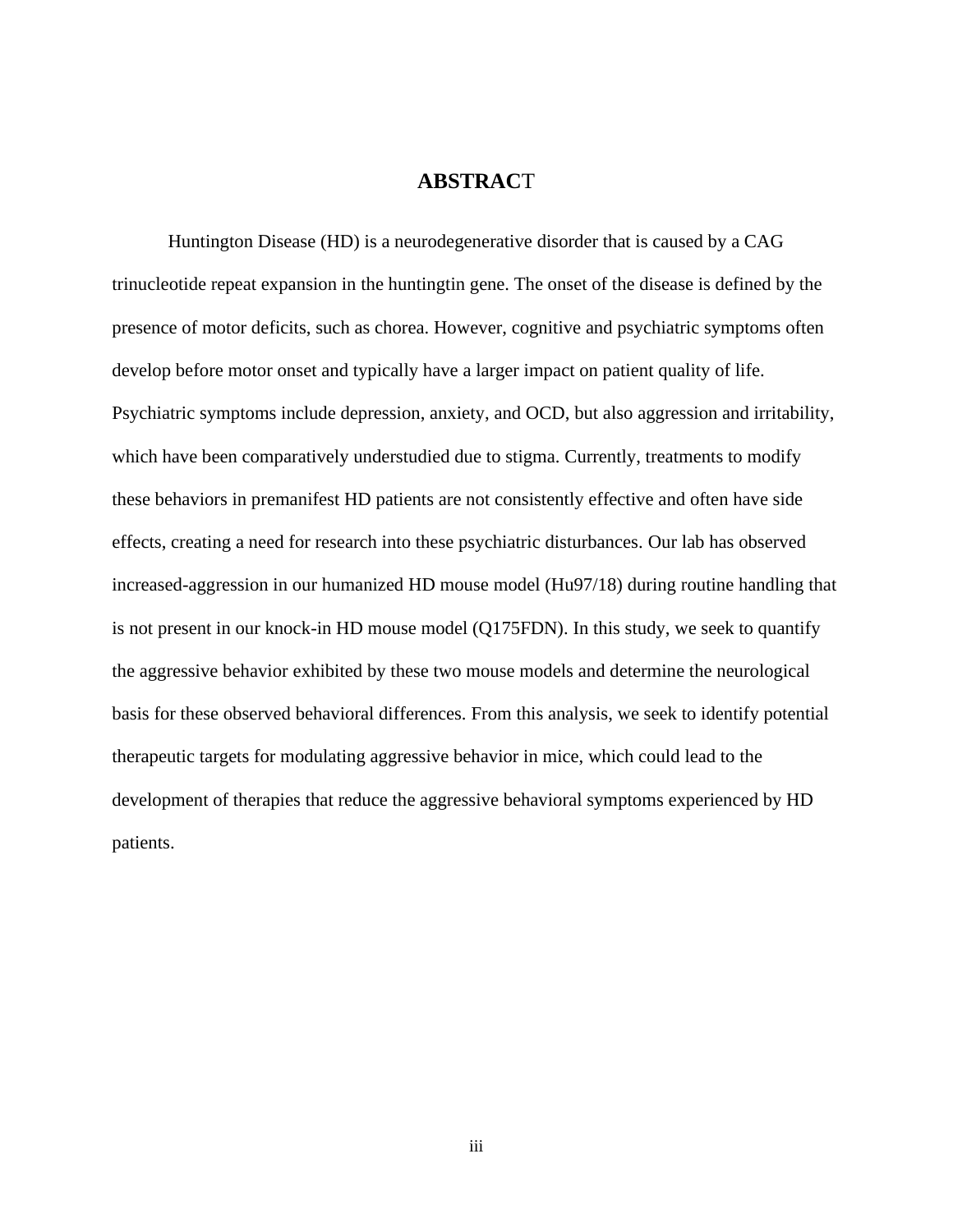## **ACKNOWLEDGEMENTS**

I would like to thank the Southwell Lab for their continuous support throughout my thesis. I would like to thank the Huntington Disease Society of America for funding and supporting my research through The Donald A. King Summer Research Fellowhsip I would like to thank the UCF Office of Undergraduate Research for funding my research through the Summer Undergraduate Research Fellowship and the Office of Undergraduate Research Grant.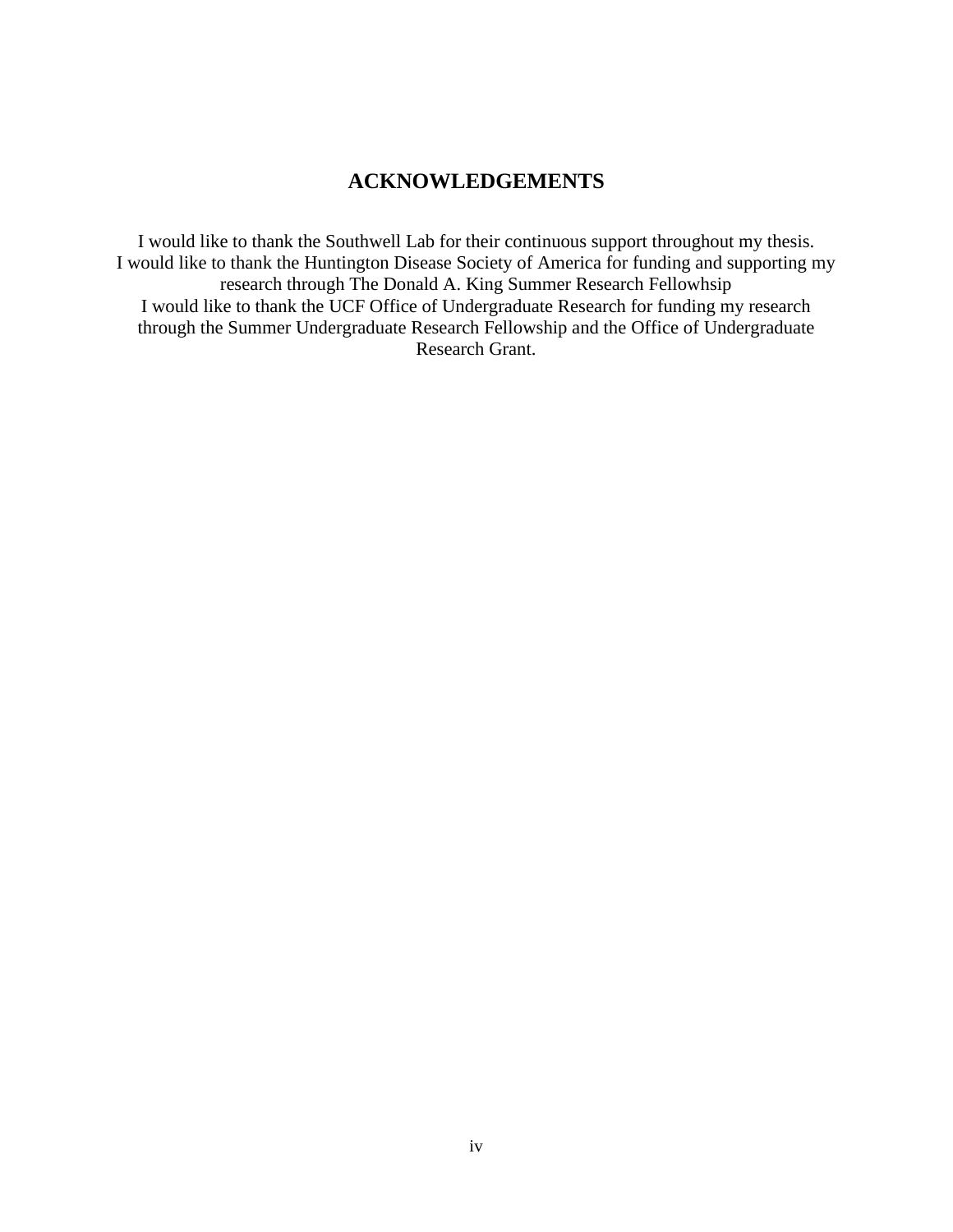# **TABLE OF CONTENTS**

| Quantifying behavioral differences in aggression between Hu97/18 and Q175FDN mice  11 |
|---------------------------------------------------------------------------------------|
|                                                                                       |
|                                                                                       |
|                                                                                       |
|                                                                                       |
|                                                                                       |
|                                                                                       |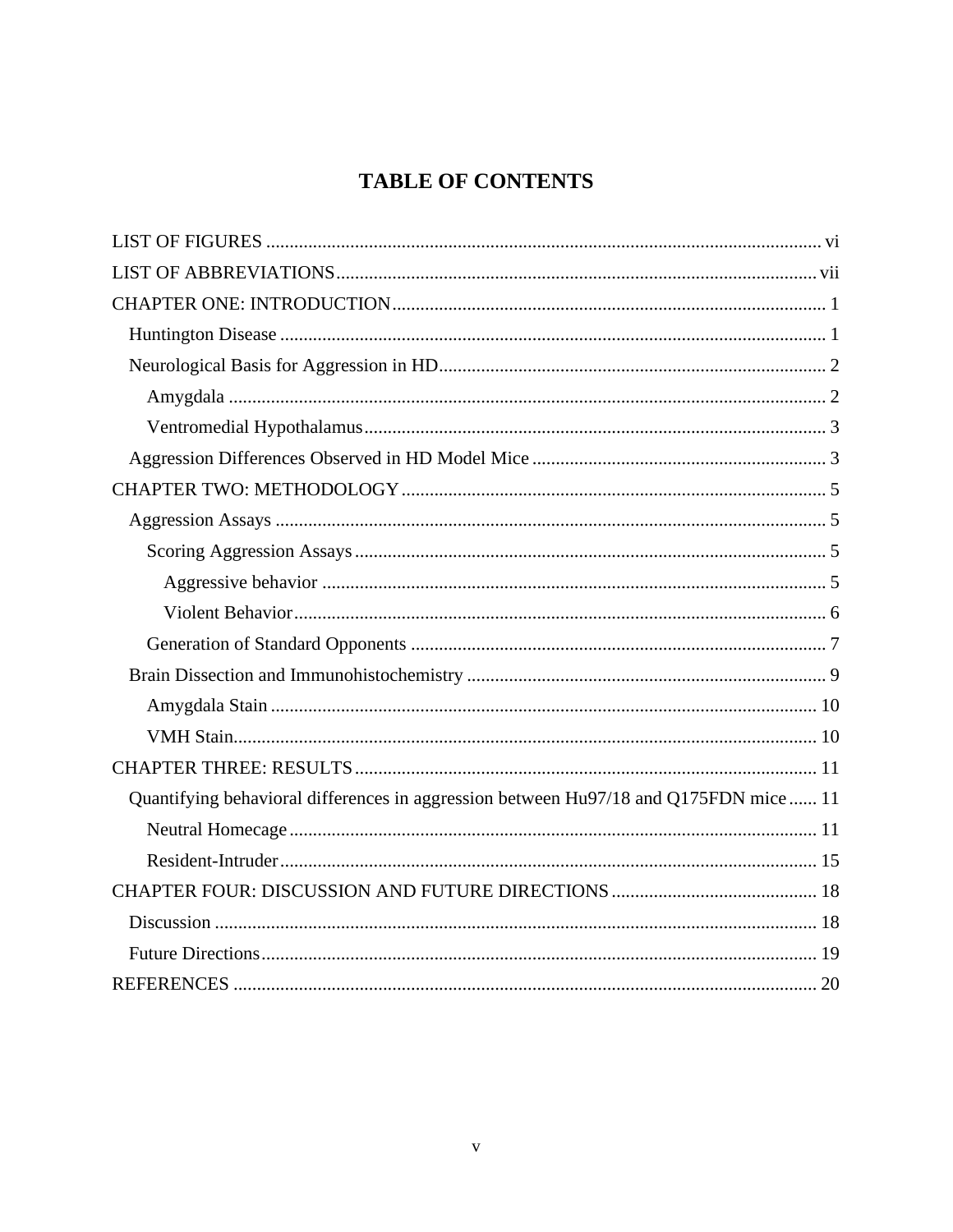# **LIST OF FIGURES**

<span id="page-6-0"></span>

| Figure 1: Mice demonstrating different aggressive behaviors used to score the neutral homecage |  |
|------------------------------------------------------------------------------------------------|--|
|                                                                                                |  |
| Figure 2: Mice demonstrating different submissive behaviors used to classify standard          |  |
|                                                                                                |  |
|                                                                                                |  |
| Figure 4: Hu97/18 and Hu18/18 demonstrate similar behaviors during the neutral homecage        |  |
|                                                                                                |  |
| Figure 5: Hu97/18 mice demonstrate elevated aggression during the neutral homecage assay 13    |  |
| Figure 6: Hu97/18 mice demonstrate increased violent behaviors during the neutral homecage     |  |
|                                                                                                |  |
| Figure 7: Hu97/18 mice behave similar to FVB mice in the resident-intruder assay 16            |  |
| Figure 8: Hu97/18 mice do not exhibited elevated violent behavior in the resident-intruder     |  |
|                                                                                                |  |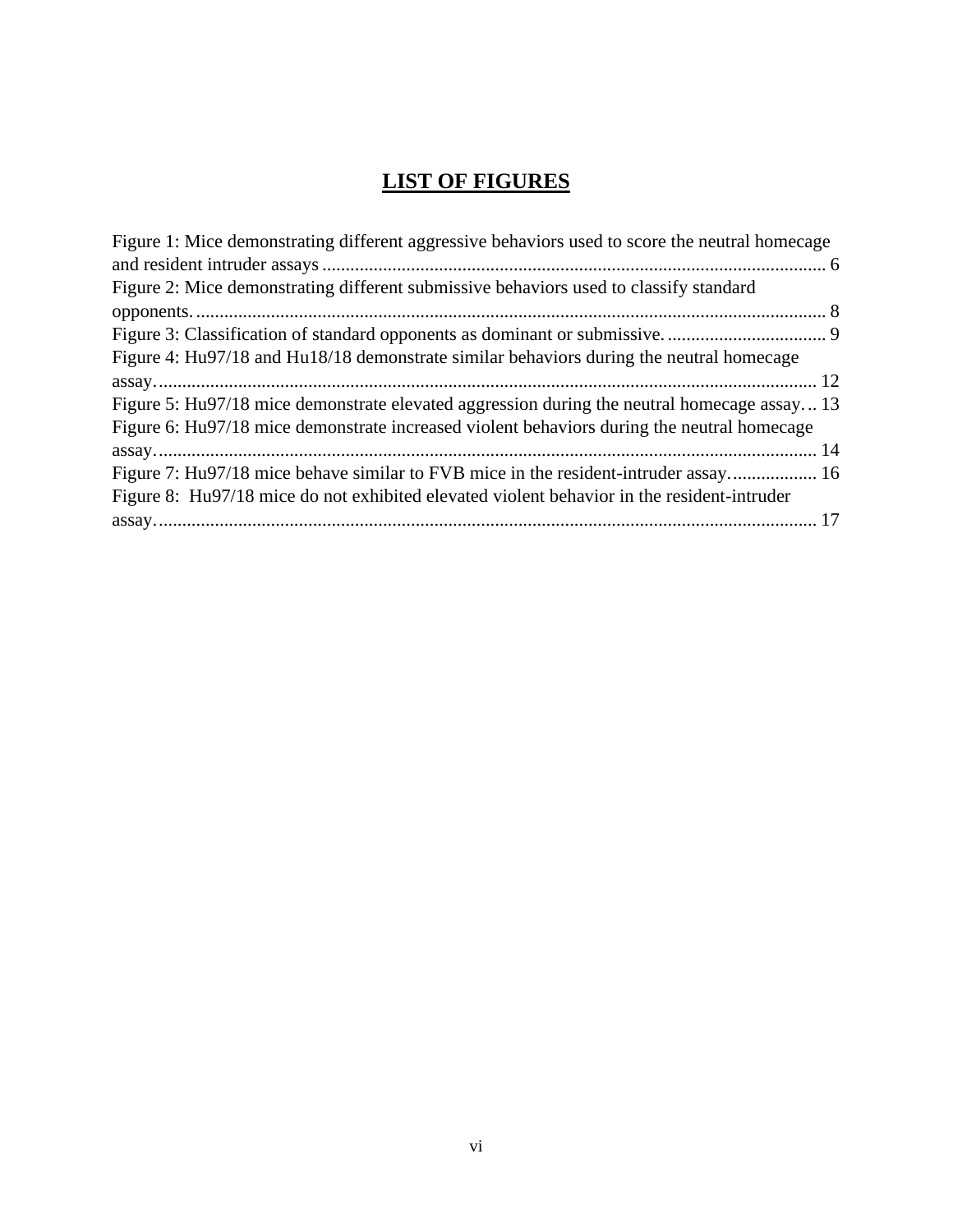## **LIST OF ABBREVIATIONS**

- <span id="page-7-0"></span>β-NADPH = Beta-nicotinamide adenine dinucleotide phosphate
- $C57BL/6 = Black 6$  mouse
- $FVB/N = FVB$ , wild-type mice
- HD = Huntington Disease
- $HTT =$  huntingtin
- $Hu18/18 =$  humanized control mouse model
- Hu97/18 = humanized HD mouse model
- $m$ the  $m$  = mutant huntingtin
- NHC = neutral homecage
- PBS = phosphate buffered saline
- Q175FDN = knock-in HD mouse model
- $RI = resident-intruder$
- SEM = standard error of measurement
- UHDRS = unified Huntington's disease rating scale
- VMH = ventromedial hypothalamus
- $WT = wild type$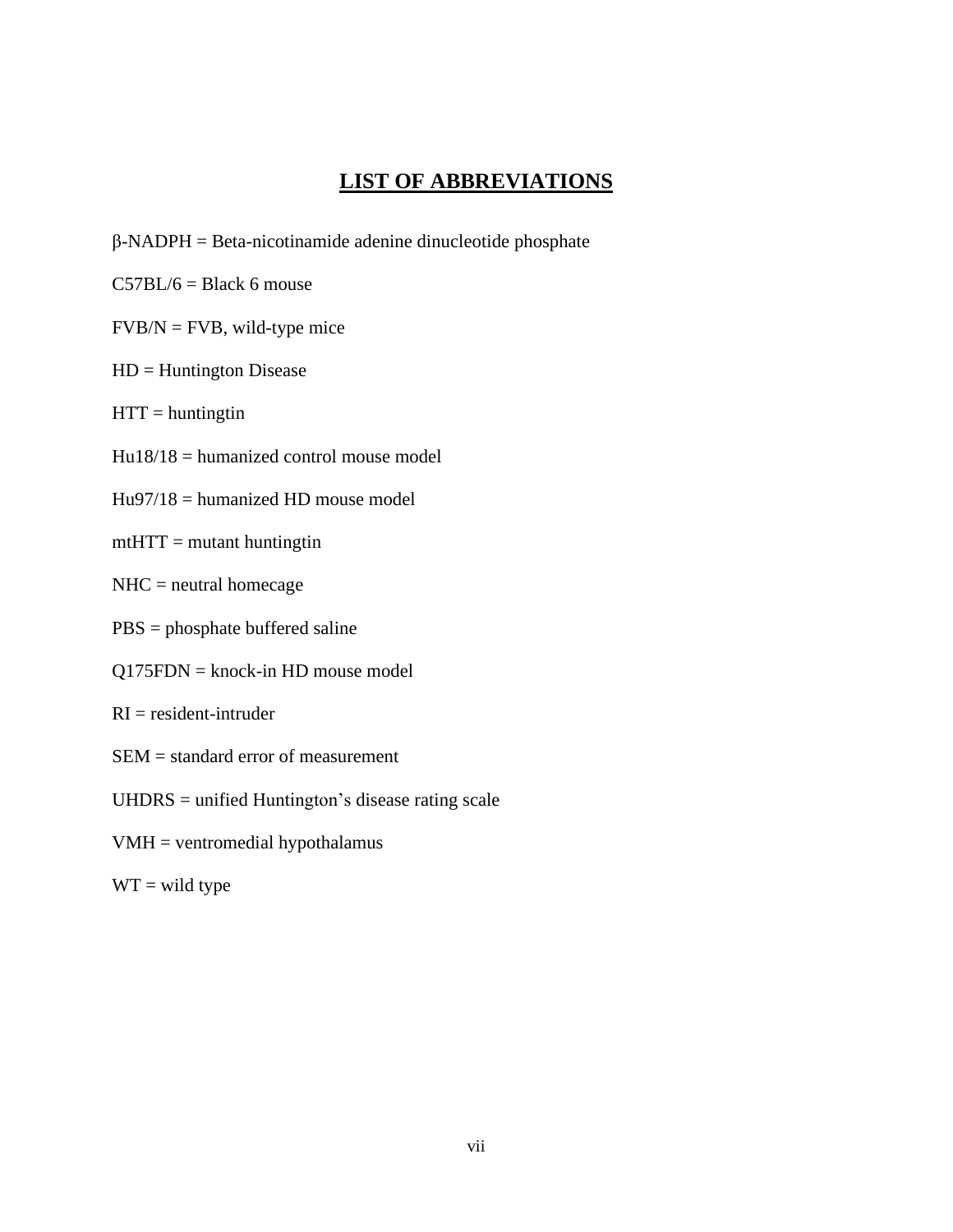### **CHAPTER ONE: INTRODUCTION**

Huntington Disease

<span id="page-8-1"></span><span id="page-8-0"></span>Huntington Disease (HD) is a neurodegenerative disorder caused by a CAG repeat expansion in the huntingtin (*HTT*) gene of greater than 35 [1]. Individuals with 36-39 CAG repeats have reduced penetrance of HD, meaning they may never develop HD symptoms. However, 40 or more CAG repeats is fully penetrant and affected individuals will develop HD symptoms. Clinical diagnosis of HD is based on the presence of the CAG repeat expansion of 36 or more repeats combined with motor performance deficits on the Unified Huntington's Disease Ratings Scale (UHDRS), which is a standardized test used to assess motor and cognitive function in HD patients. However, some HD patients develop cognitive and psychiatric symptoms prior to motor symptoms. Psychiatric symptoms include depression, anxiety, aggression and irritability [2, 3], and of these symptoms, aggression and irritability have been comparatively understudied due to stigma. However, aggression and irritability have an extremely negative impact on the quality of life for patients and caregivers, making it important to investigate and characterize these aspects of HD [4].

Aggressive behavior is typically categorized as either pre-meditated or impulsive aggression. Pre-mediated aggression is characterized by well-planned behavior that is not associated with autonomic arousal or provocation [5]. However, impulsive aggression, also called reactive aggression, is characterized by unplanned, emotionally-driven aggressive episodes associated with autonomic arousal. Impulsive aggression becomes pathological when the aggressive response is exaggerated compared to the initial provocation [5]. Previous studies

1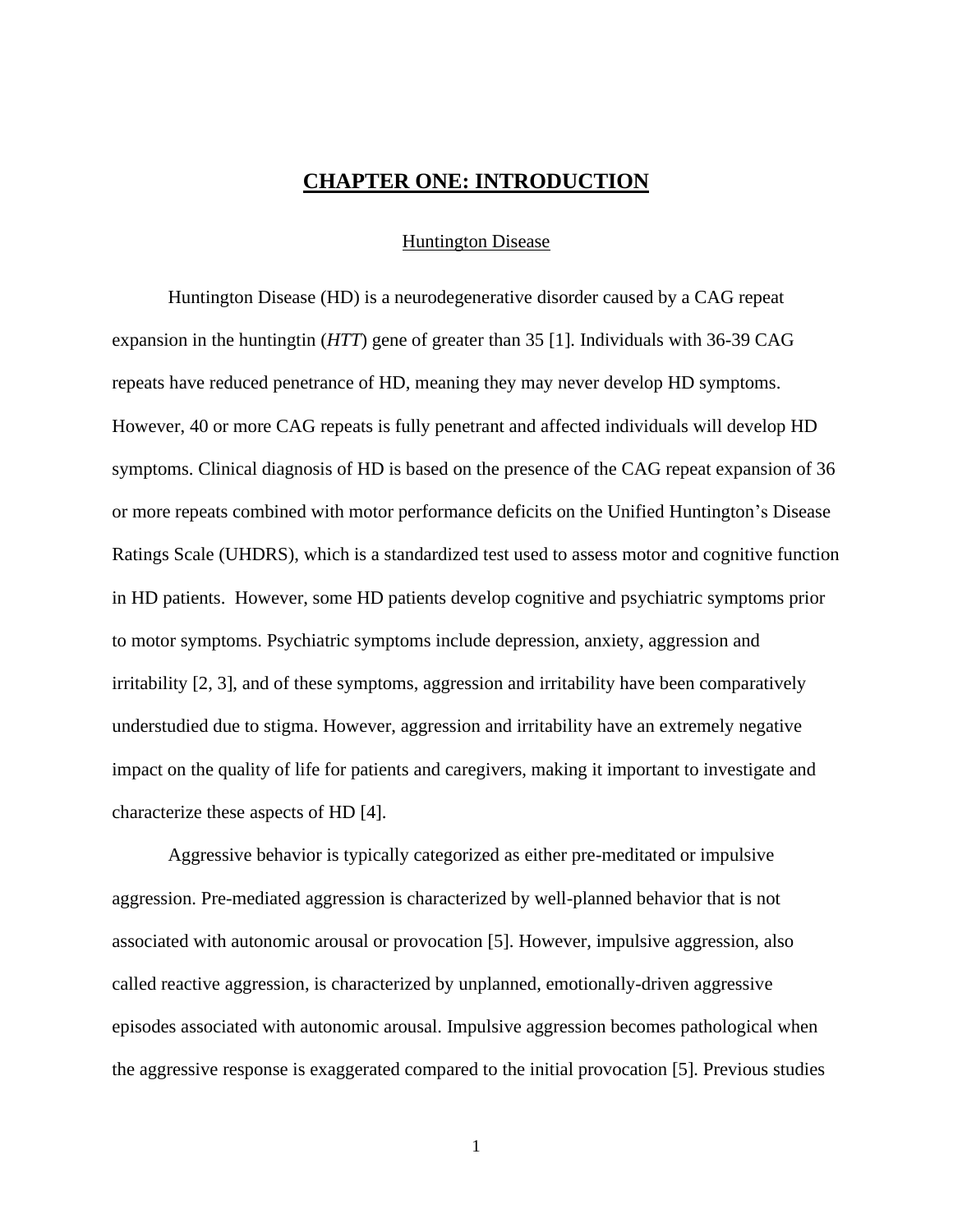seeking to characterize aggression displayed by HD patients found that verbal outbursts and being easily irritated or impatient are common expressions of aggressive behavior [6, 7]. Additionally, it appears that the triggers for these aggressive episodes may be emotion-based, such as frustration from changes in routine or requiring assistance from a caregiver, but aggressive episodes may also appear without a clear antecedent event or trigger [8]. Based on these previous findings, it is suggested that aggression in HD is pathological impulsive aggression.

#### Neurological Basis for Aggression in HD

<span id="page-9-0"></span>Previous studies have found that reduction in volume of the amygdala and ventromedial hypothalamus may occur before HD onset [9-12]. Additionally, previous studies investigating pathological reactive aggression have found that these structures are associated with aggression [5, 13]. These findings suggest that these neurological structures may mediate pathological aggression experienced by HD patients.

#### *Amygdala*

<span id="page-9-1"></span>The amygdala is a small structure in the limbic system which mediates emotional responses, such as fear or anger, in response to stimuli. Humans with pathological reactive aggression tend to show hyperactivity of the amygdala [14, 15]. Medial amygdala lesioning in mice reduces some aggressive behaviors, which is consistent with hyperactivation inducing aggressive behavior [16]. However, hypoactivation of the amygdala in pre-HD patients compared to gene-negative controls has been observed [17, 18]. Due to these conflicting findings, the role of the amygdala in mediating HD-related aggression remains unclear.

2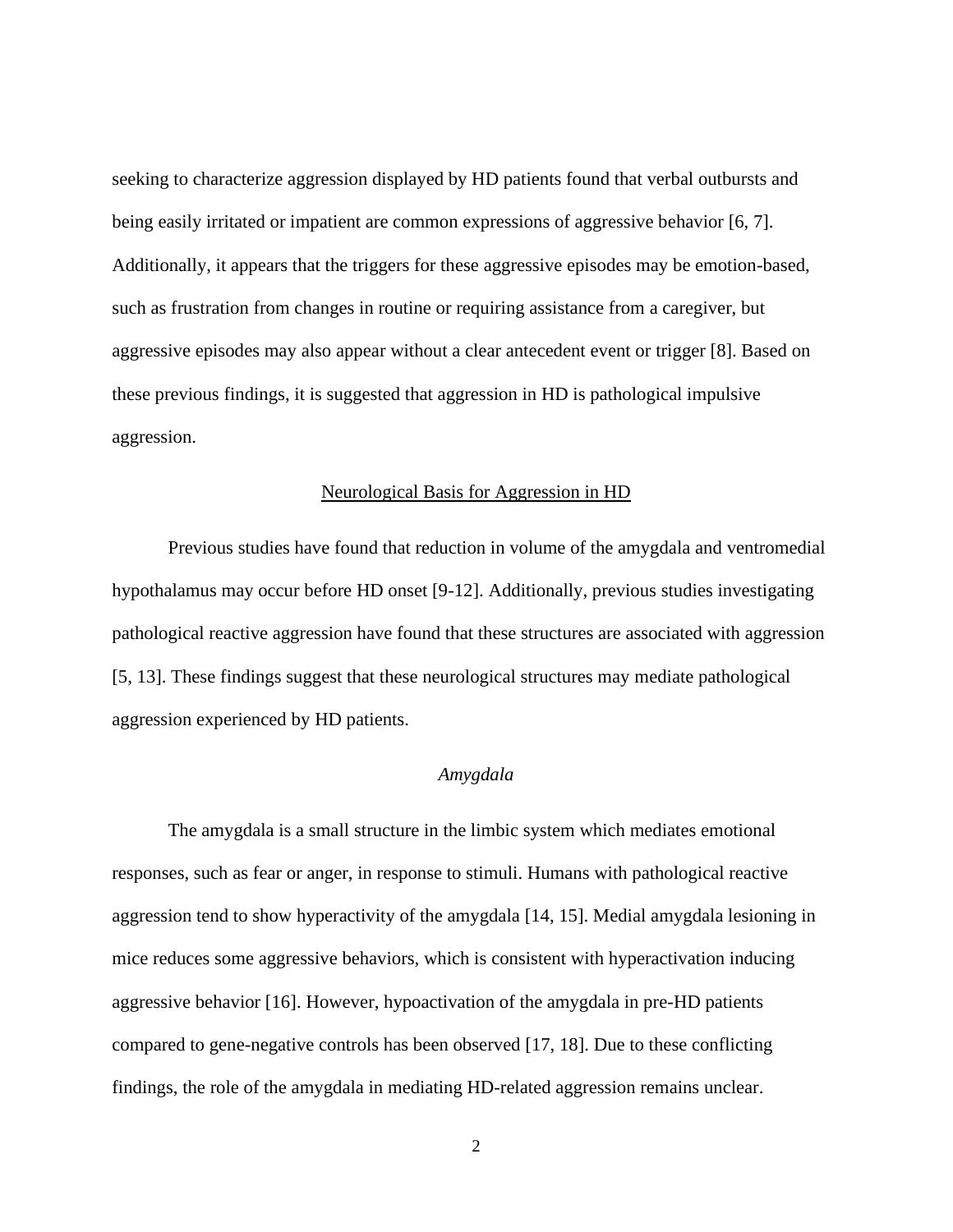#### *Ventromedial Hypothalamus*

<span id="page-10-0"></span>The ventromedial hypothalamus (VMH) is a region in the hypothalamus that mediates multiple functions in metabolism and behavior, but its precise role in aggression appears to be unclear. Previous studies have found that hypothalamic dysfunction results in aggressive behavior [19, 20]. Additionally, lesioning of the posterior or anterior regions of the VMH in rats produces increased aggressive behavior [21]. However, other studies of aggressive behavior in mice have found that inactivation of the VMH via a synthesized drug-receptor pair that hyperpolarizes neurons, specifically in the ventrolateral portion, reduces aggressive behavior [22]. However, the role of the VMH in HD-related aggression has not been explored.

#### Aggression Differences Observed in HD Model Mice

<span id="page-10-1"></span>Our lab has observed that humanized HD model mice (Hu97/18) [23] demonstrate increased aggression compared to the parent FVB/N (FVB) background strain, while knock-in HD model mice (Q175FDN) [24] do not. However, this difference has not been quantified. Additionally, the reason for this observed difference is unknown. Previous studies on aggression have suggested multiple neurological targets may be involved in mediating aggressive behavior in HD, including the amygdala and ventromedial hypothalamus. In this study, we have quantified aggressive behavior exhibited by the two HD mouse models via multiple aggression behavioral paradigms. We are now comparing the neurological targets in both mouse models through brain dissection and immunohistochemistry to further elucidate the potential neurological differences underlying the aggressive behavior differences. This study has furthered our understanding of the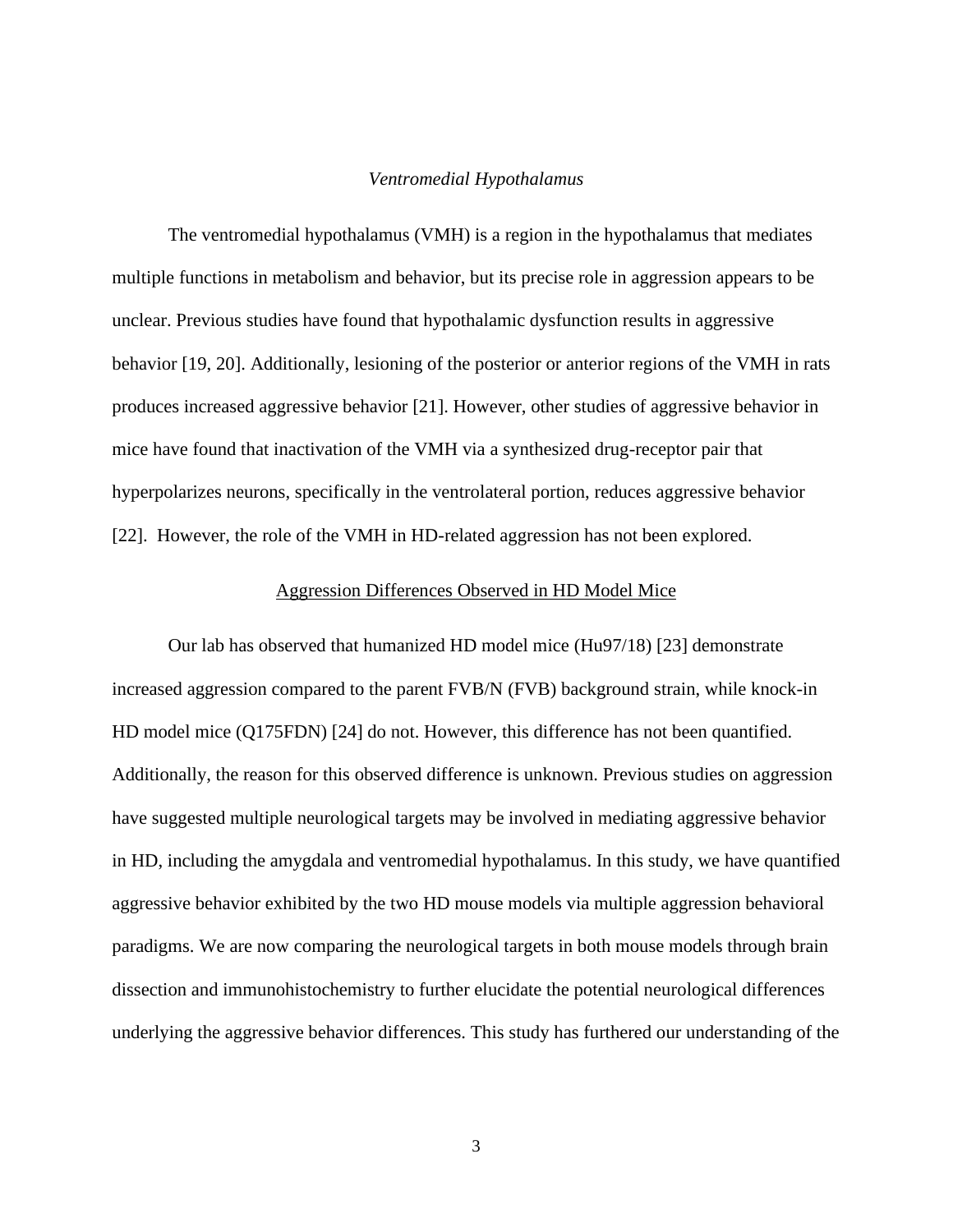neurological basis of aggression in HD and could lead to the identification of therapeutic targets for modulating aggression and irritability in HD.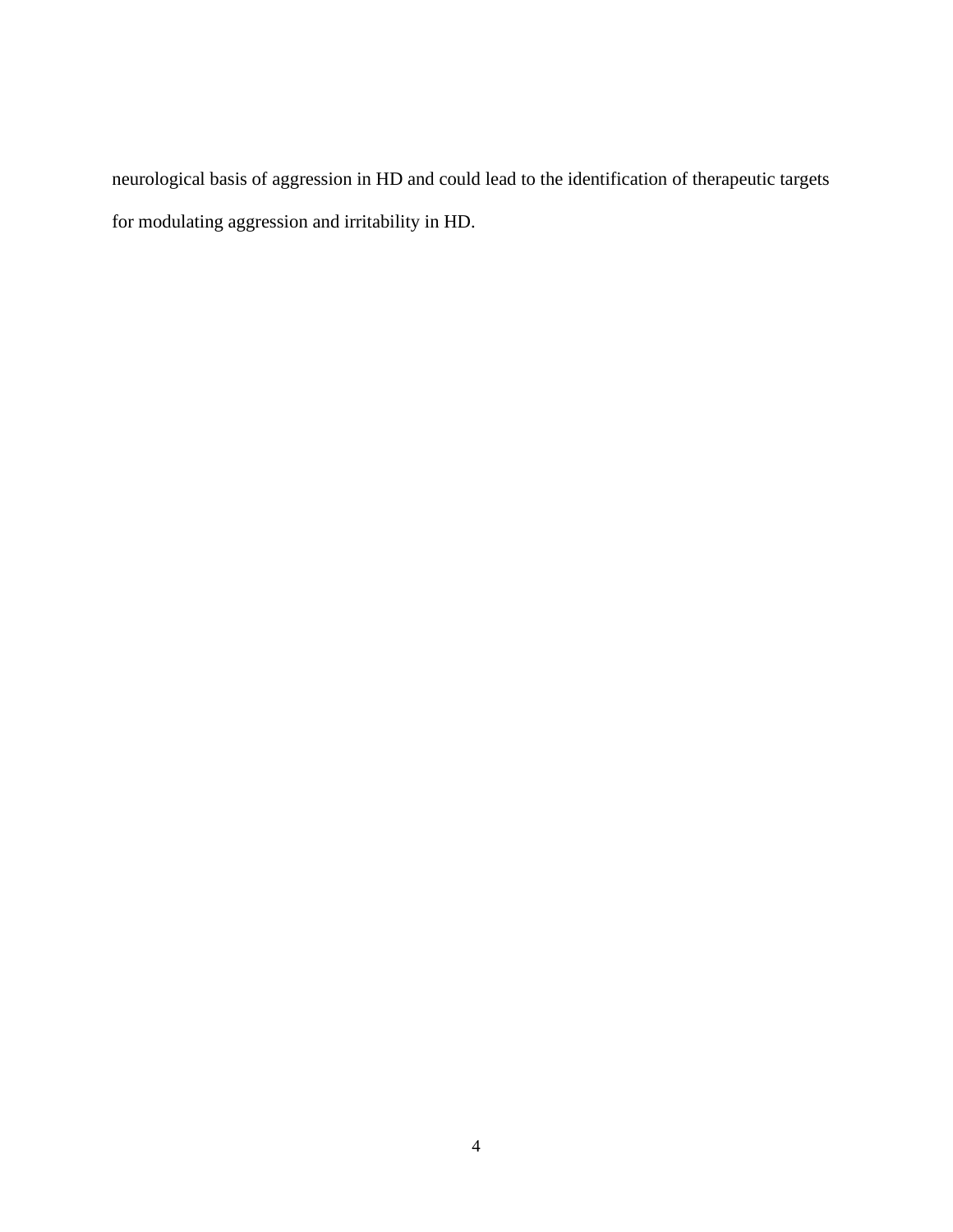## **CHAPTER TWO: METHODOLOGY**

#### Aggression Assays

<span id="page-12-1"></span><span id="page-12-0"></span>In order to quantify the behavioral differences between the Hu97/18 and Q175FDN mice, I have developed neutral home cage and resident-intruder aggression testing paradigms. In both paradigms, an experimental mouse and a standard opponent mouse interact in a standard mouse homecage. The experimental mice are single-housed at least one week prior to testing. Each test lasts a maximum of 10 min, but violent behavior demonstrated by either mouse will end the test prematurely. Each test occurs in the dark phase of a reversed light cycle under red light to reduce anxiety and promote normal behavioral responses when mice are normally awake.

In the neutral homecage (NHC) assay, a standard opponent C57BL/6 (black 6) mouse is introduced into a clean cage simultaneously with the experimental mouse. In the residentintruder (RI) assay, the test is performed in the homecage of the experimental mouse, and the standard opponent is introduced as an intruder. Hu97/18, Hu18/18, Q175FDN, and FVB mice were assessed in the two aggression testing paradigms using black 6 standard opponents as fighting partners.

#### *Scoring Aggression Assays*

#### <span id="page-12-3"></span><span id="page-12-2"></span>*Aggressive behavior*

Aggressive behavior was quantified based on latency to attack, the frequency of aggressive behaviors, and the time in seconds spent engaging in aggressive behaviors during the trial. Aggressive behaviors include clinch attack, keep down, and chase behavior (Figure 1). This data is totaled and converted into three measures to evaluate the mouse in each test: attack time,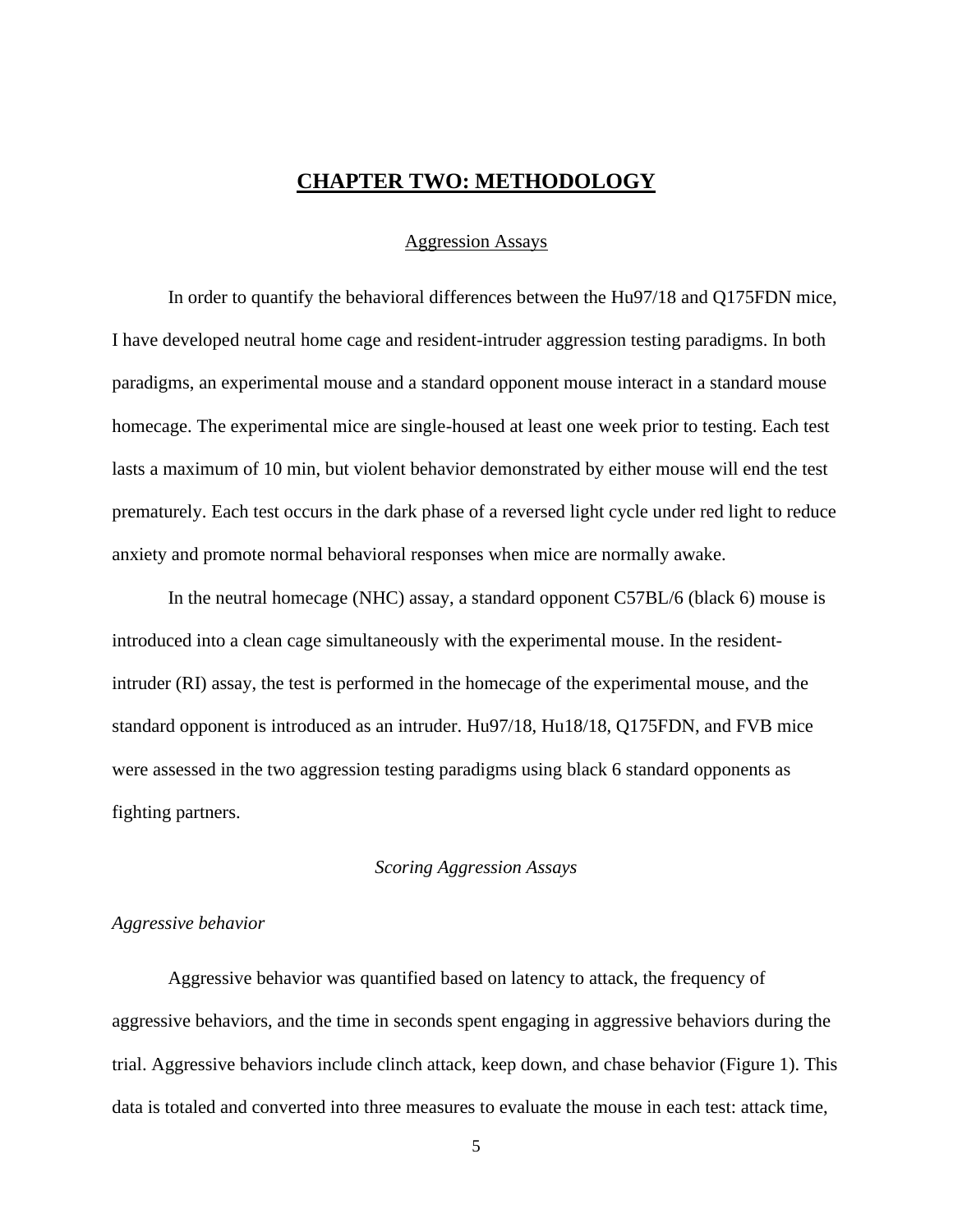attack frequency, and attack latency. Attack time is calculated by dividing the time spent in aggressive behaviors by the total time of the test to obtain a proportion of the time spent in attack. Attack frequency is calculated by adding the total frequency of aggressive behaviors exhibited in the test. Attack latency represents the amount of time passed before the mouse exhibits a clinch attack.



#### **Figure 1: Mice demonstrating different aggressive behaviors used to score the neutral**

**homecage and resident intruder assays A.** A humanized HD mouse starting a "clinch attack" on the black 6 mouse, which consists of pushing or throwing the mouse and typically starts with a lunge or jump toward the other mouse. **B.** A humanized HD mouse chasing the black 6 mouse. **C.** A humanized HD mouse exhibiting "keep down" behavior, where the humanized HD mouse is holding down the black 6 mouse.

#### <span id="page-13-0"></span>*Violent Behavior*

Violent behavior is defined as attacking vulnerable areas, including the face, genitals, paws, and belly, or attack behaviors that draw blood. These attacks are forms of escalated aggressive behaviors, and, for the safety of the mice, prematurely end the test. Violent behavior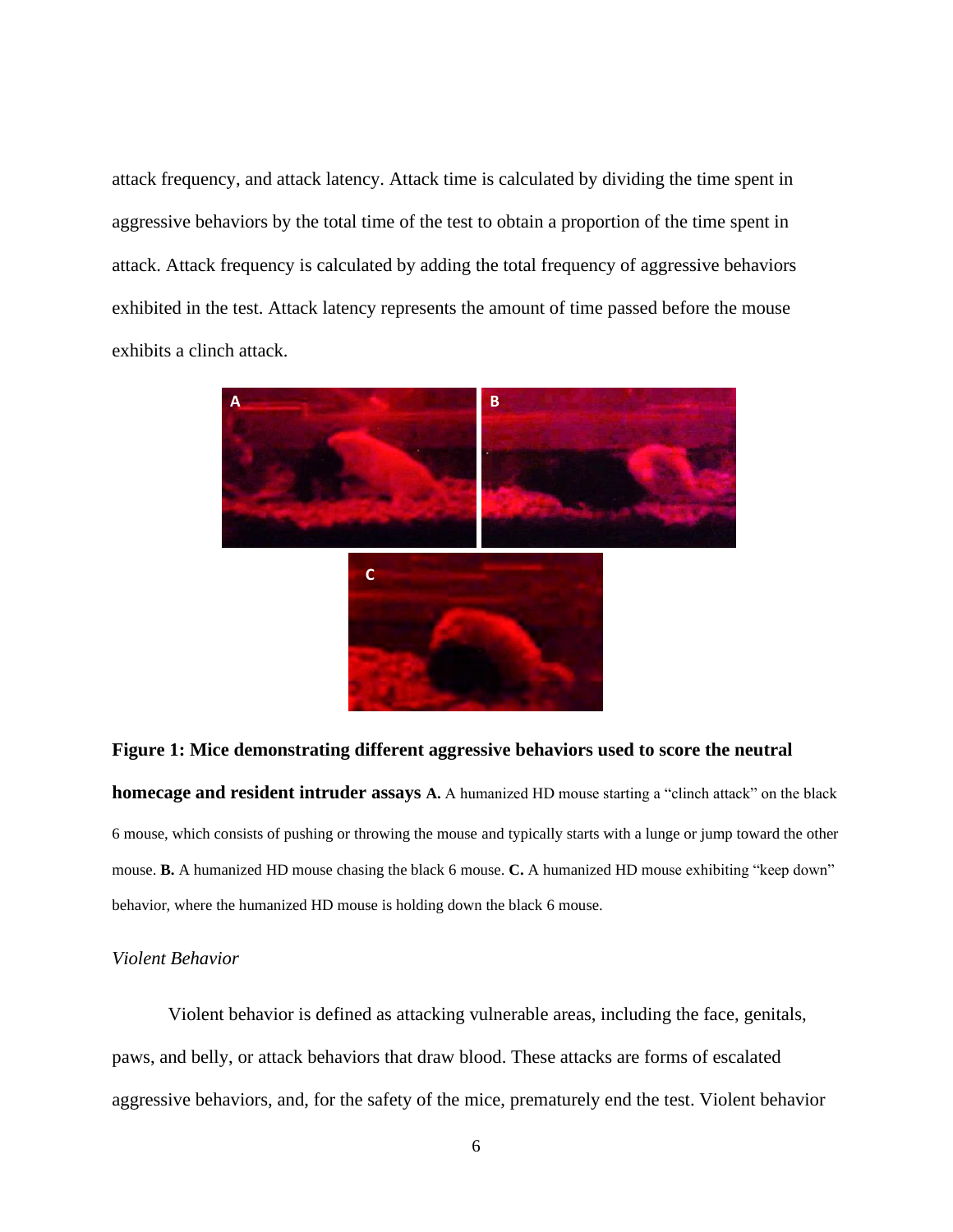is scored based on latency to violent behavior, which is the amount of time in seconds before a mouse engages in these behaviors, as well as the percentage of mice who engage in violent behaviors

#### *Generation of Standard Opponents*

<span id="page-14-0"></span>Standard opponents for the tests are classified as dominant or submissive based on baseline behavior displayed in the neutral home cage testing paradigm using only standard opponents. Dominant behavior is based on the aggressive behavioral assessment described above. Submissive behavior is based on latency to submissive posture, frequency of submissive behavior, and time spent engaging in submissive behaviors. Submissive behaviors include defensive upright posture, submissive posture, and flight (Figure 2).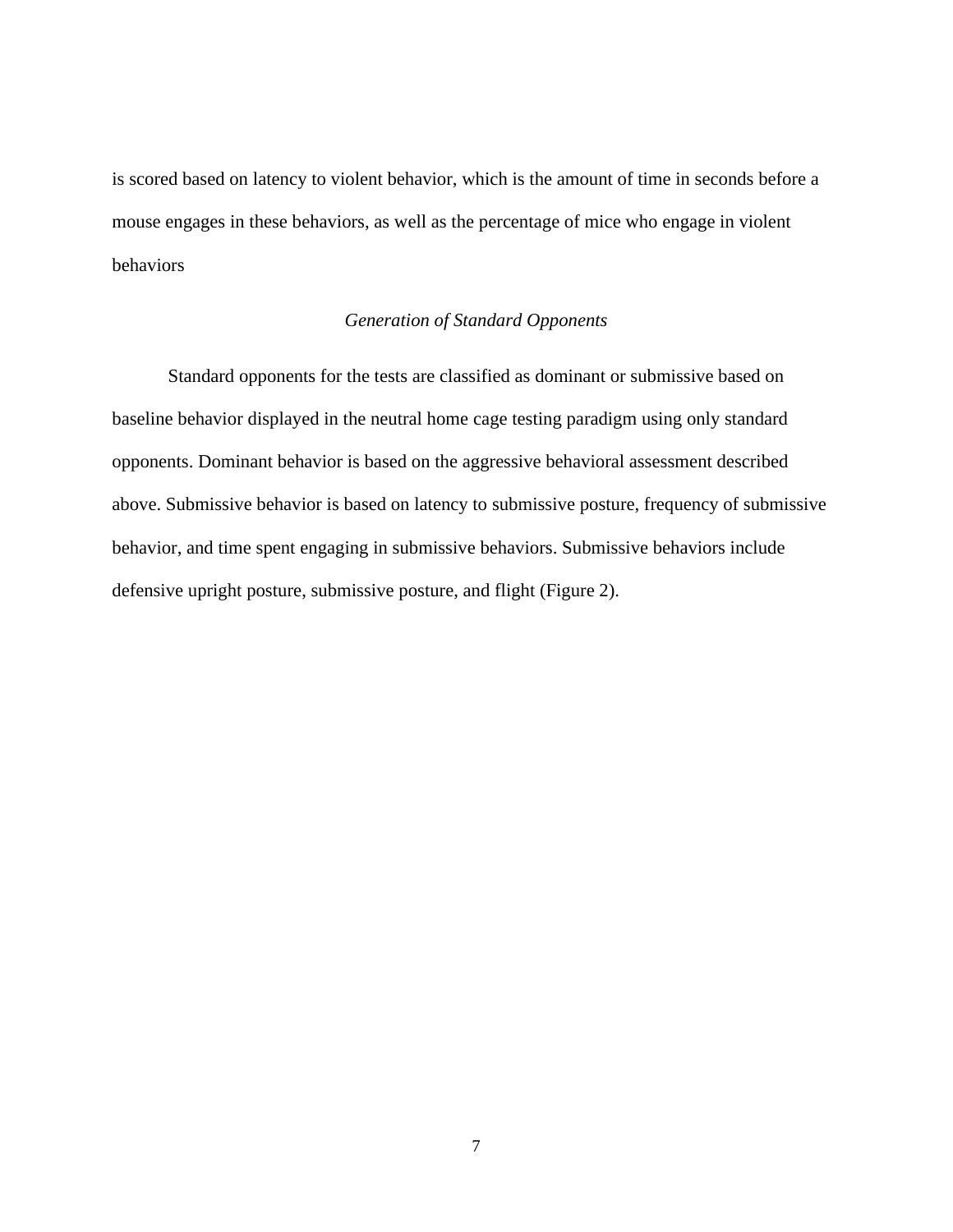

**Figure 2: Mice demonstrating different submissive behaviors used to classify standard opponents. A.** The black 6 mouse on the left is demonstrating defensive upright posture, which is when the mouse rears on its hind legs in response to an upright posture behavior from another mouse. **B.** The black 6 mouse on the left is exhibiting submissive posture, which is when the mouse remains on the ground during a keep down or clinch attack with their belly exposed and does not attempt to break away from the attack. **C.** The black 6 mouse on the left is fleeing from the other mouse.

Classification as submissive or dominant is based on the aggression behavior score and aggression time scores. The aggression behavior score is the ratio of average dominant behaviors to average submissive behaviors exhibited in the standard opponent aggression testing. The aggression time score is the ratio of time spent exhibiting aggressive behaviors to the total time spent demonstrating any behavior. An aggression behavior score above 1 and an aggression time score above 0.5 indicates the mouse is dominant. Each aggression testing paradigm is completed twice such that each test mouse faces a dominant and submissive standard opponent.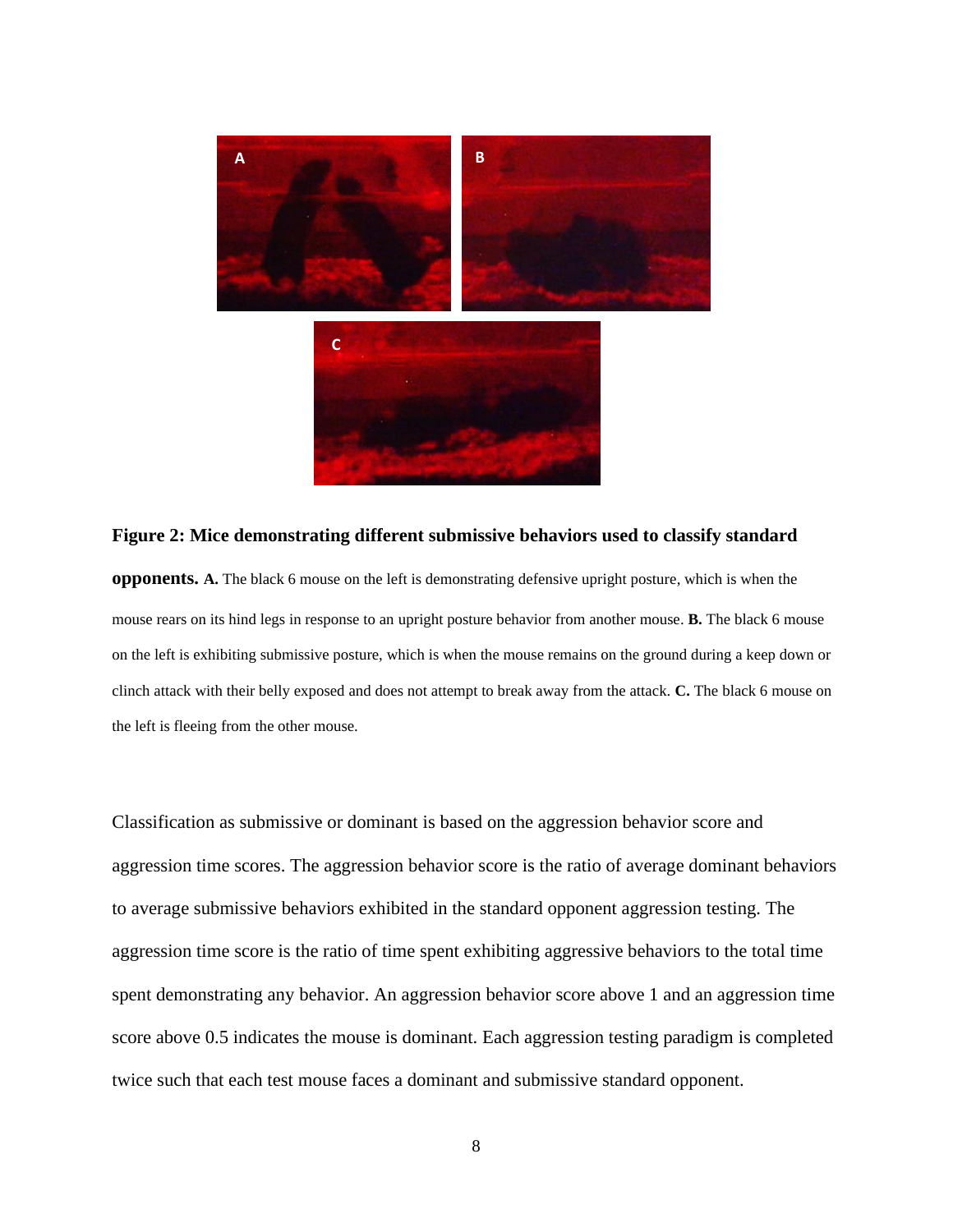

**Figure 3: Classification of standard opponents as dominant or submissive. A.** Dominant mice exhibited significantly greater aggression behavior scores. **B.** Dominant mice exhibit significantly higher aggression time scores. \*=difference between indicated bars by unpaired t-test. \* =  $p<0.05$ , \*\* =  $p<0.01$ . Error bars  $\pm$ SEM

#### Brain Dissection and Immunohistochemistry

<span id="page-16-0"></span>After aggression testing, the mice were perfused and brains were cut by cryostat into 25 µM free-floating coronal sections into a phosphate buffer solution at pH 7.4. In ongoing work, a series of brain sections spanning the amygdala and VMH and spaced 200  $\mu$ M apart are being stained, and stereological volumetric assessments will be conducted. Using StereoInvestigator software, the perimeters of the desired structures will be outlined. Then, the Cavalieri principle will be utilized using section thickness, spacing, and structure area throughout the series to determine the volume of the structure.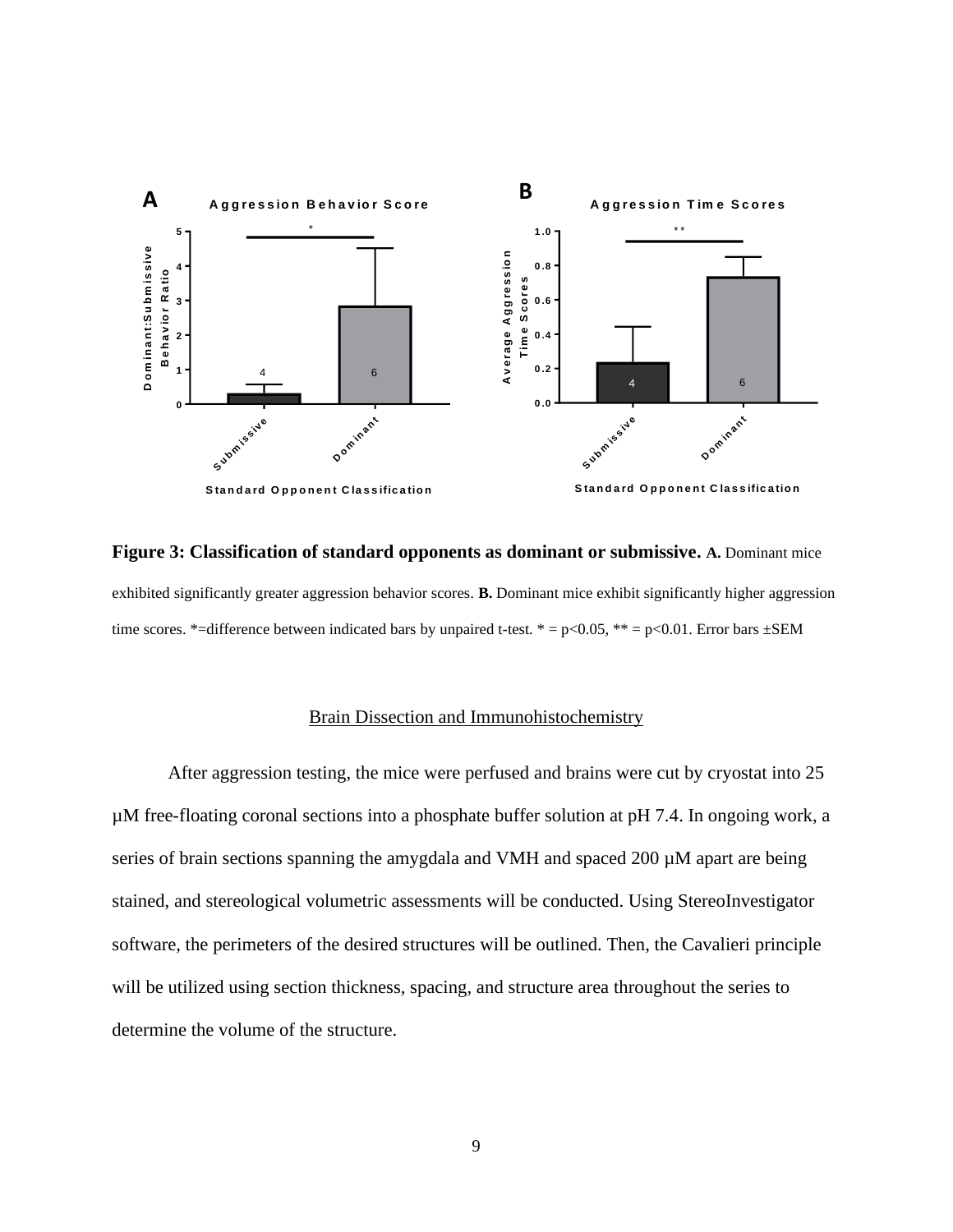#### *Amygdala Stain*

<span id="page-17-0"></span>To stain the medial and basomedial amygdaloid structures, we are utilizing NADPH staining, which has been previously shown to stain these structures in rat brains [25]. We will utilize the protocol described in a previous study that sought to stain the central amygdala [26]. In brief, the free-floating sections are placed in a solution of 1mM β-NADPH (Sigma), 0.8 mM nitro blue tetrazolium (Sigma), and 0.06% Triton X-100 in phosphate-buffered saline (PBS). The slides are incubated for 1-2 hours at 37℃. Then, they are rinsed with cold PBS to stop the reaction. The sections are then mounted on slides and dried overnight. Following a serial dehydration and a clearing step utilizing xylenes, the slides are coverslipped using Permount (Fisher) mounting medium.

#### <span id="page-17-1"></span>*VMH Stain*

To stain for the VMH, are utilizing a Thionin stain that was described in a previous study that conducted volumetric analysis of the VMH in rats [27]. The thionin staining protocol was modified from an online protocol posted by the Kansas Intellectual and Developmental Disabilities Research Center [28]. Briefly, sections are mounted on slides and stained with a Thionin (Sigma) solution (consisting of 18 mL of 0.5% Thionin in distilled water, 180 mL of distilled water, 9 mL of 1.0 M Sodium Acetate solution, and 21 mL 1.0 M Acetic Acid solution at pH 4.3) for 20 minutes at 20℃. Following a serial dehydration and a clearing step utilizing xylenes, the slides are then coverslipped with Permount (Fisher) mounting medium.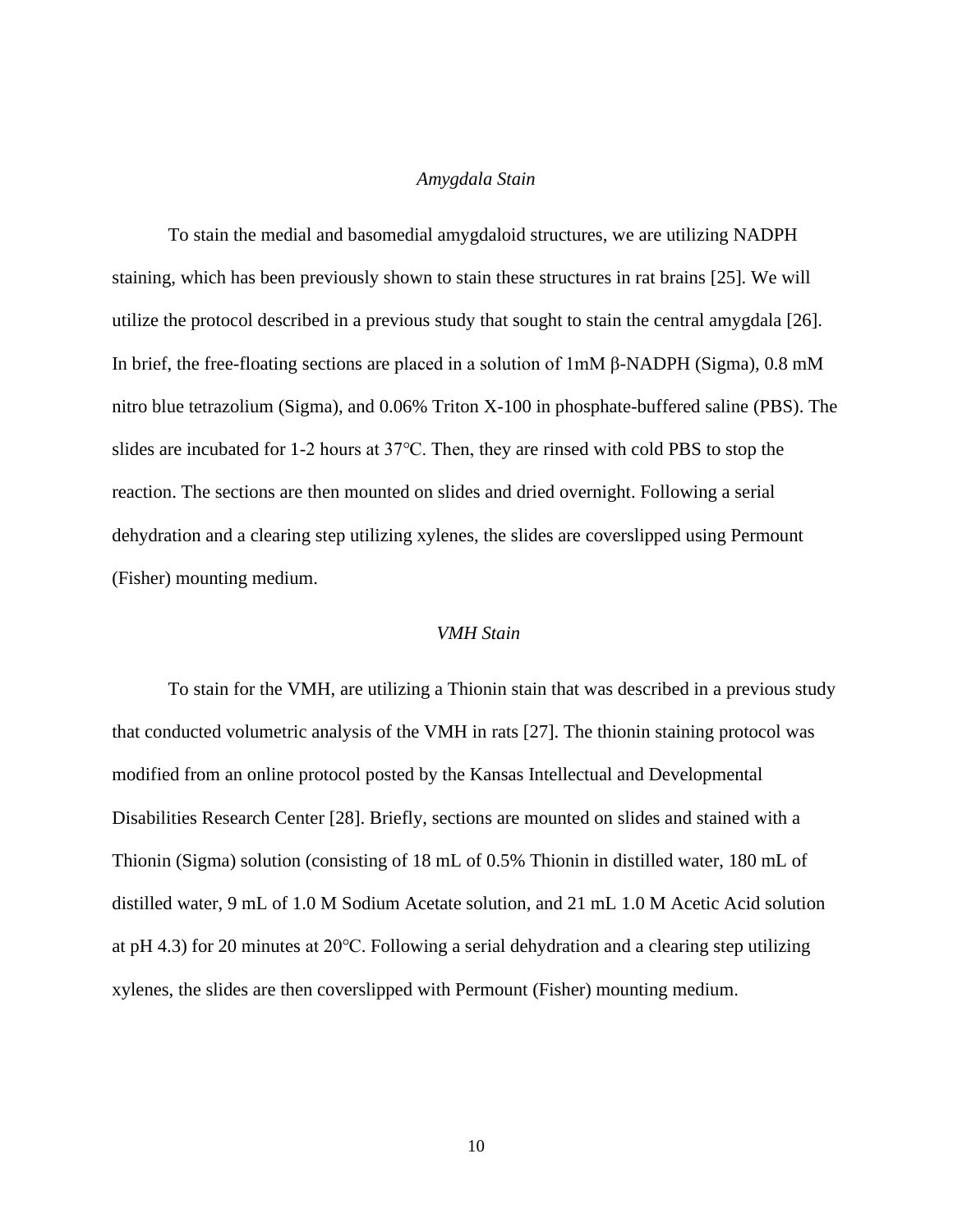## **CHAPTER THREE: RESULTS**

#### <span id="page-18-1"></span><span id="page-18-0"></span>Quantifying behavioral differences in aggression between Hu97/18 and Q175FDN mice

37 mice comprised of 9 Hu87/18, 9 Hu18/18, 10 Q175FDN +/- (heterozygous knock-in: het) and 9 FVB, were utilized for the NHC and RI tasks. Two mice were found dead during the experiment, and one mouse was euthanized for health reasons. This left 34 mice for behavioral testing. After completing behavioral testing, we excluded data from one mouse that exhibited erratic behavior. Additionally, we excluded data points for tests that lasted less than 1 min as well as tests where the standard opponent engaged in violent behavior. After reviewing the standard opponent and mouse behavior for abnormalities, we excluded additional tests that utilized a standard opponent that was deemed hyper-aggressive and a FVB mouse who demonstrated reactive behavior consistent with the naturally occurring FVB seizure disorder [29]. This left data points for 32 mice in the NHC assay and 27 mice in the RI assay.

#### *Neutral Homecage*

<span id="page-18-2"></span>Hu97/18 and Hu18/18 mice demonstrated similar aggressive behaviors in the neutral homecage assay based on the attack time, attack frequency, and attack latency scores (Figure 4). Both the Hu18/18 and Hu97/18 mice express human *HTT* transgenes and lack mouse Htt. However, Hu18/18 mice express only WT human *HTT*, while Hu97/18 mice express both human WT and mt*HTT*. Hu97/18 exhibit numerous HD-like phenotypes not present in Hu18/18 mice; however, both Hu18/18 and Hu97/18 exhibit metabolic dysfunction and circadian rhythm disruption. Based on this evidence that Hu18/18 mice may not be the most appropriate control for Hu97/18 mice, we decided that the comparison between Hu97/18 and FVB mice was more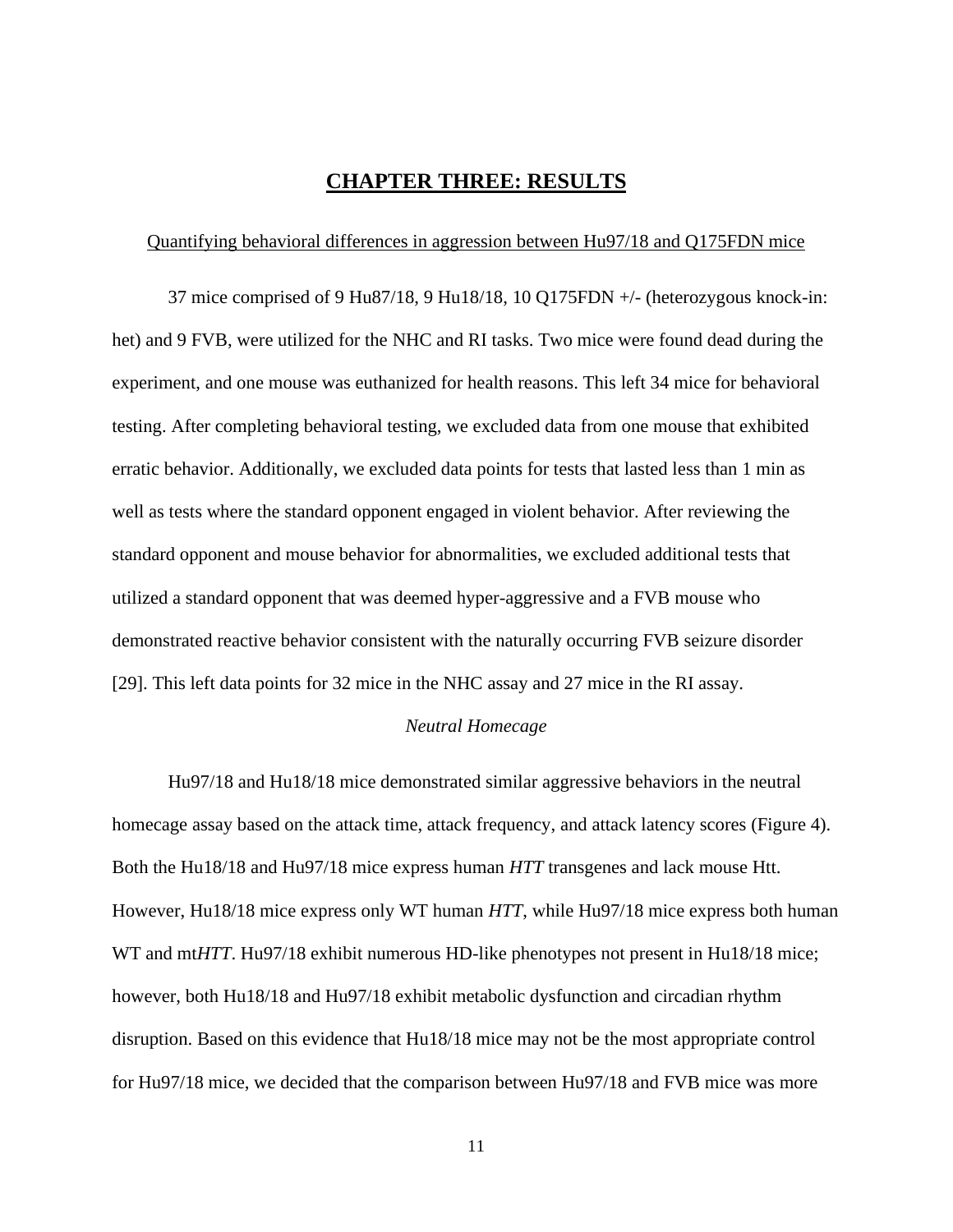relevant to investigate aggressive and non-aggressive HD behaviors. Thus, we have excluded Hu18/18 mice in subsequent analysis.



**Figure 4: Hu97/18 and Hu18/18 demonstrate similar behaviors during the neutral homecage assay.** Mice were tested in the NHC assay under red light in their dark phase with a maximum trial duration of 10 min. No significant differences were observed between Hu18/18 and Hu97/18 mice in all measures of aggression examined.

Compared to FVB mice, Hu97/18 mice exhibited significantly greater proportional attack times while Q175FDN mice did not (Figure 5A, 1 way ANOVA with Turkey's multiple comparisons test compared to FVB, Hu97/18 p=0.0002, Q175FDN p=0.8821). Additionally, Hu97/18 mice exhibited greater proportional attack times compared to Q175FDN mice as well (Figure 5A, 1 way ANOVA with Turkey's multiple comparisons test compared to Q175FDN mice, Hu97/18 p<0.0001). Additionally, Hu97/18 mice exhibited significantly shorter latencies to clinch attack while Q175FDN did not when compared to FVB mice (Figure 5B, Hu97/18 p<0.0001, Q175FDN p=0.9015). Hu97/18 mice also exhibited shorter latencies to clinch attack compared to Q175FDN mice, (Figure 5B, 1 way ANOVA with Turkey's multiple comparisons test compared to Q175FDN mice, Hu97/18 p<0.0001) Taken together, these data suggest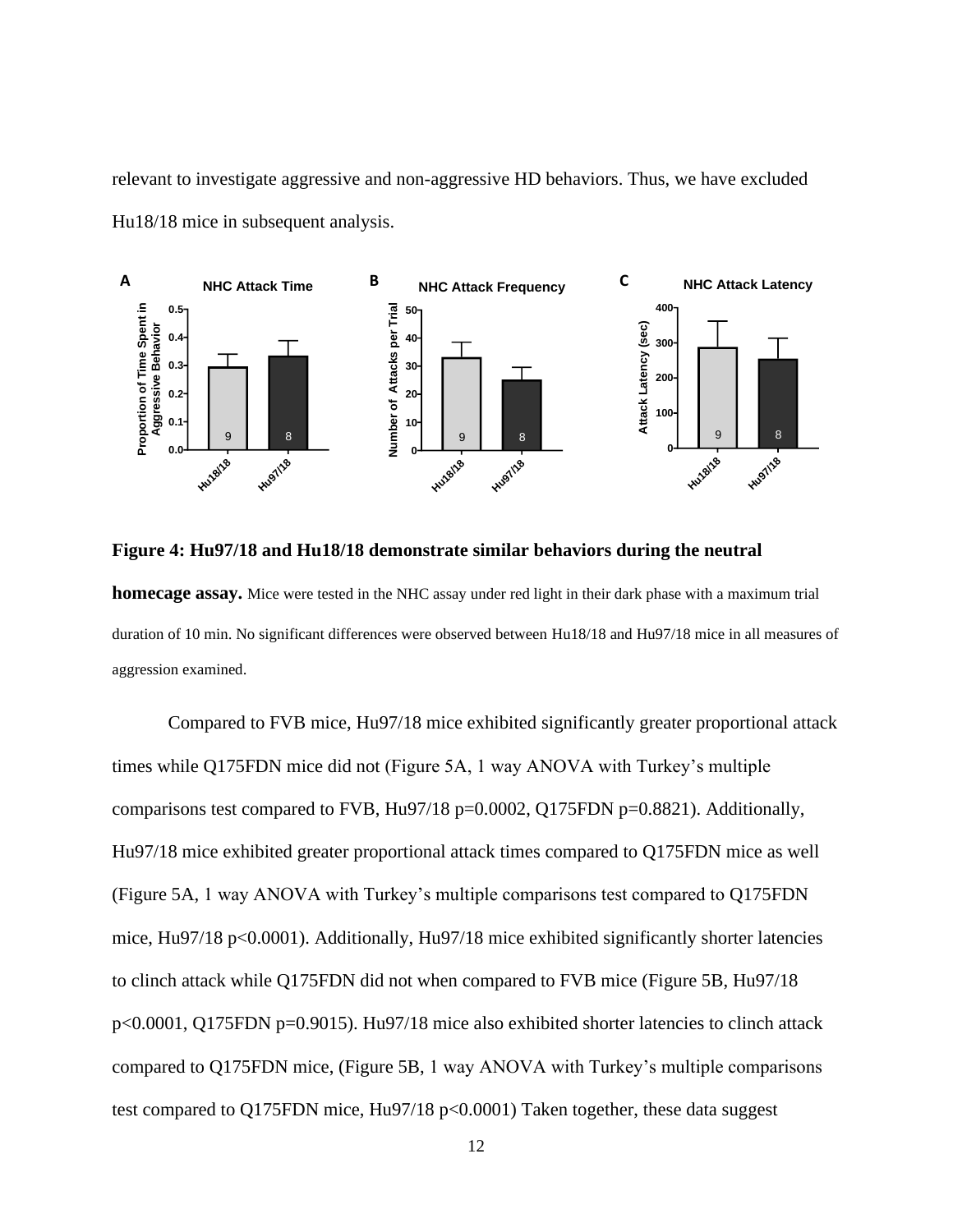heightened aggression in Hu97/18 mice compared to FVB or Q175FDN mice. Interestingly, Hu97/18, FVB, and Q175FDN mice all displayed similar attack frequencies (Figure 5C, Hu97/18 p=0.9507, Q175FDN p=0.8973), which may indicate similar motivations to engage in aggressive behaviors. However, attack frequency encompasses all forms of aggressive behaviors including violent behaviors, so it may be possible that the observed difference between Hu97/18 mice and the less aggressive Q175FDN and FVB mice may be related to the type of behaviors exhibited rather than the frequency of these behaviors. Thus, the mice would all demonstrate similar motivations in fight behaviors, but Hu97/18 mice may escalate aggressive behaviors and engage in them for longer periods of time per attack.



**Figure 5: Hu97/18 mice demonstrate elevated aggression during the neutral homecage** 

**assay.** Mice were tested in NHC under red light in dark phase with a max trial duration of 10 min. **A.** Hu97/18 mice spent a significantly greater proportion of time engaging in aggressive behaviors compared to FVB mice, while Q17F5DN mice behaved similar to FVB mice. **B.** Hu97/18 mice had significantly shorter attack latencies, latency to engage in a 'clinch' attack, compared to FVB and Q175FDN mice. **C.** Attack frequency was not affected by genotype. \*=difference between indicated bars. \*\*\*=  $p<0.001$ , \*\*\*\*=  $p<0.0001$ . Error bars  $\pm$ SEM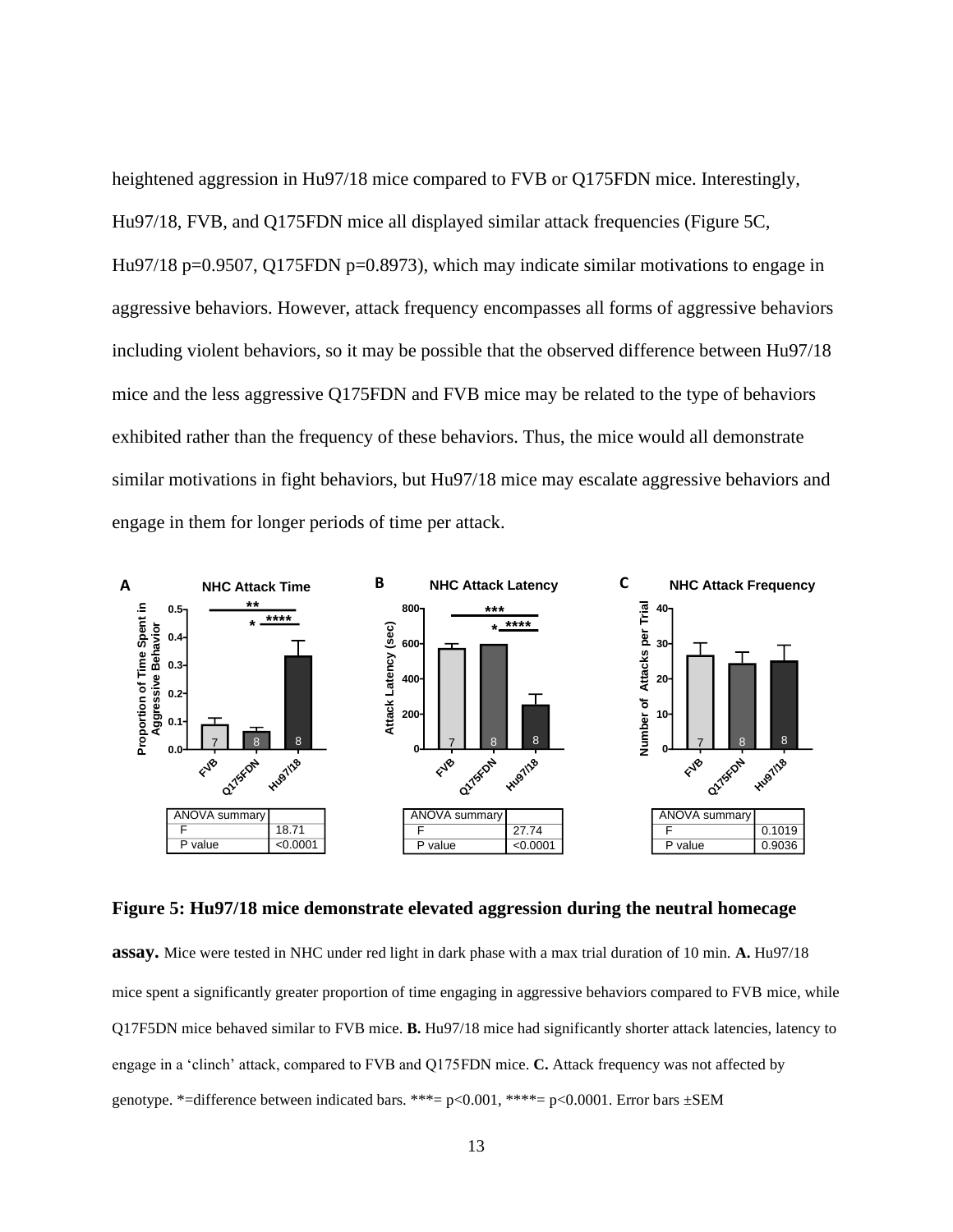Compared to FVB mice, only 14% of which engaged in violent behaviors, 75% of Hu97/18 mice engaged in violent behaviors (Figure 6A), demonstrating dramatically elevated severity of aggressive behaviors in Hu97/18 mice. Violent behaviors were not observed in Q175FDN mice. Additionally, Hu97/18 mice had a significantly shorter latency to violent behavior compared to FVB mice, while Q175FDN mice did not (Figure 6B, 1 way ANOVA with Turkey's multiple comparisons test compared to FVB, Hu97/18 p=0.0047, Q175FDN p=0.9098). These data demonstrate that unlike Q175FDN HD mice, Hu97/18 humanized HD mice recapitulate HD-related enhanced aggressive behaviors.



**Figure 6: Hu97/18 mice demonstrate increased violent behaviors during the neutral** 

**homecage assay.** Mice were tested in NHC under red light in dark phase with a max trial duration of 10 min. **A.**  A dramatically greater percentage of Hu97/18 mice engaged in violent behaviors compared to FVB and Q175FDN. **B.** Hu97/18 mice had a significantly shorter latency to violent behavior compared to FVB and Q175FDN mice. \*\*= p<0.01 between indicated bars. Error bars ±SEM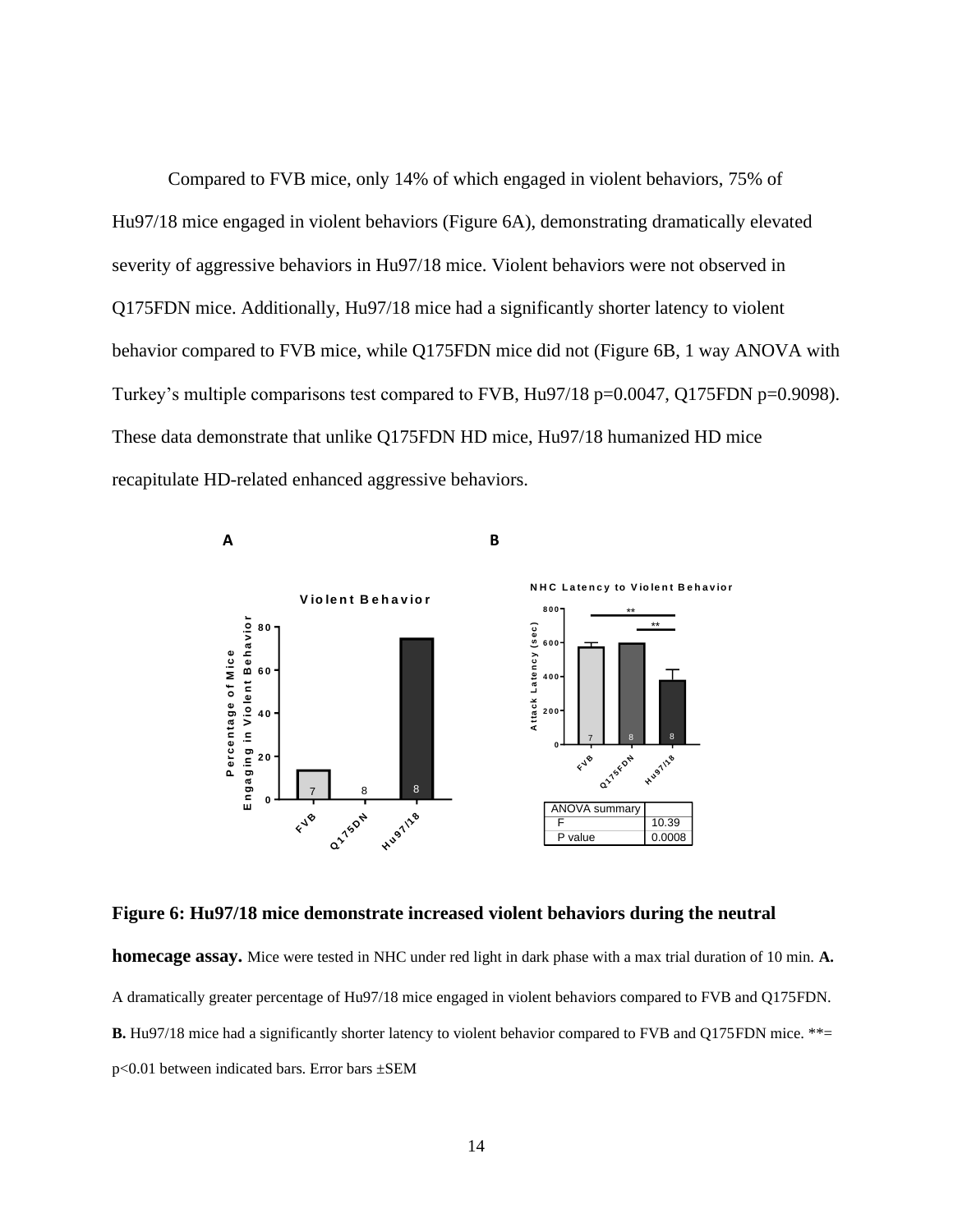#### *Resident-Intruder*

<span id="page-22-0"></span>Compared to FVB mice, Hu97/18 and Q175FDN mice did not exhibit significantly shorter latencies to clinch attack (Figure 7B, Hu97/18 p=0.1740, Q175FDN p=0.3814). However, Hu97/18 mice did exhibit significantly shorter latency to clinch attack compared to Q175FDN mice (Figure 7B, Q175FDN p=0.0150). Interestingly, unlike in the neutral homecage assay, Hu97/18, FVB, and Q175FDN mice all displayed similar attack times (Figure 7A, Hu97/18 p=0.9950, Q175FDN p=0.8595). Additionally, Hu97/18, FVB, and Q175FDN mice all exhibited similar attack frequencies (Figure 7C, Hu97/18 p=0.9039, Q175FDN p=0.3785), which remains consistent with results from the neutral homecage assay. Since similar attack frequencies may indicate that the difference between Hu97/18 mice and the less aggressive Q175FDN and FVB mice may be related to the type and duration of behaviors exhibited rather than the frequency of these behaviors, violent behaviors were assessed again for this assay.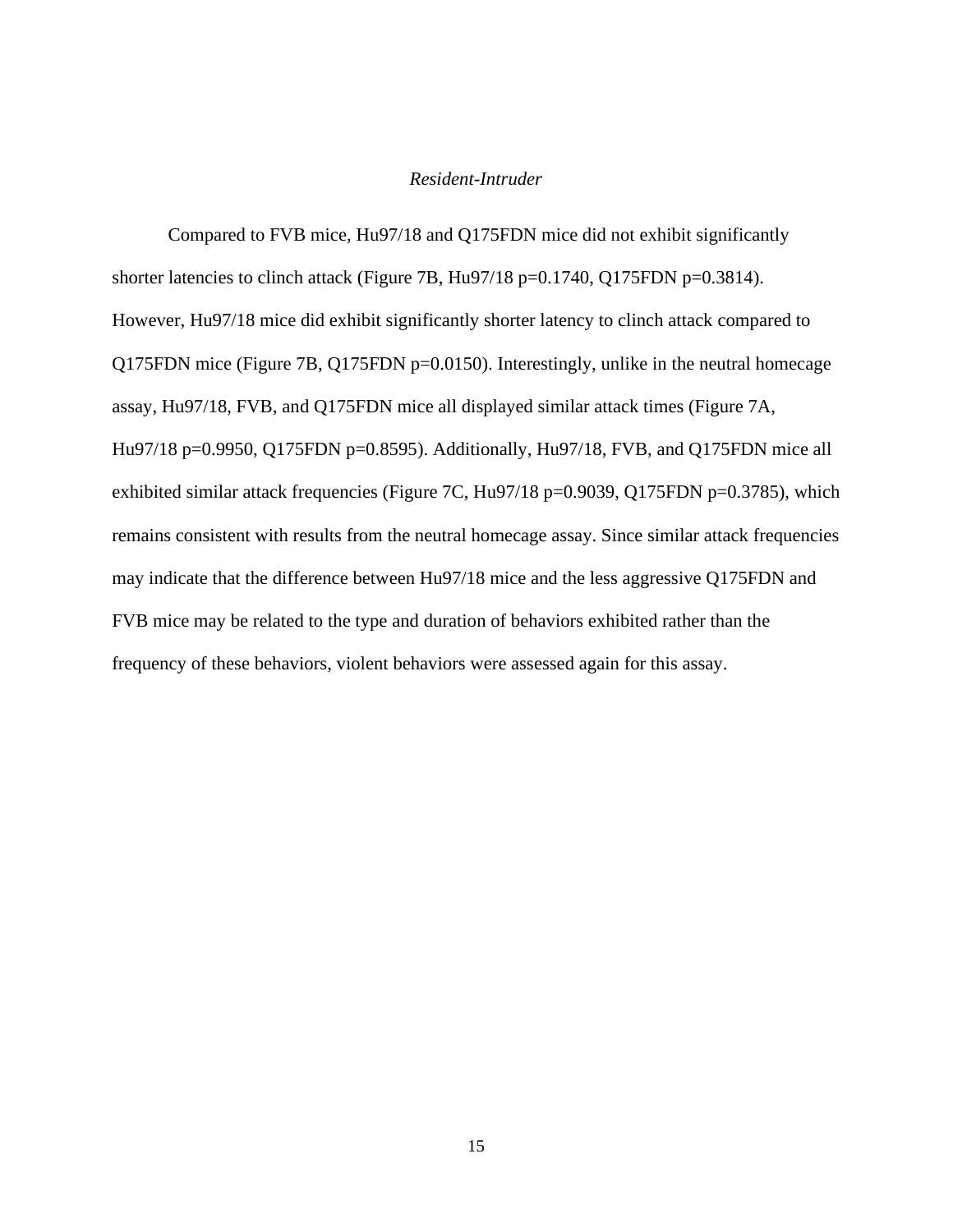

**Figure 7: Hu97/18 mice behave similar to FVB mice in the resident-intruder assay.** Mice were tested in RI under red light in dark phase with a max trial duration of 10 min. **A.** FVB, Q175FDN, and Hu97/18 mice did not significantly differ in attack time. **B.** Compared to FVB mice, Hu97/18 mice and Q175FDN mice did not differ in attack latency, the latency to engage in a 'clinch' attack. Hu97/18, mice compared to Q175FDN mice, had significantly shorter attack latencies. **C.** FVB, Q175FDN, and Hu97/18 mice did not significantly differ on attack frequency. \*=difference between indicated bars. \*=  $p$ <0.05. Error bars  $\pm$ SEM

Compared to FVB mice, of which 66.7% engaged in violent behaviors, 71.4% of Hu97/18 mice and 40% in Q175FDN mice engaged in violent behaviors (Figure 8A). Hu97/18 mice had a similar percentage engaging in violent behaviors in both the NHC (75%) and RI (71.4%) assays despite the fact that the RI test is considered more threatening. This indicates that the Hu97/18 mice reacted similar to both the NHC and RI assay. Additionally, the reduction of Q175FDN mice participating in violent behavior is consistent with the results found in the NHC assay where 0% engaged in violent behavior, which is less than the 14% of FVB mice that did. However, Hu97/18, Q175FDN, and FVB mice did not significantly differ in latency to violent behaviors (Figure 8B, 1 way ANOVA with Turkey's multiple comparisons test compared to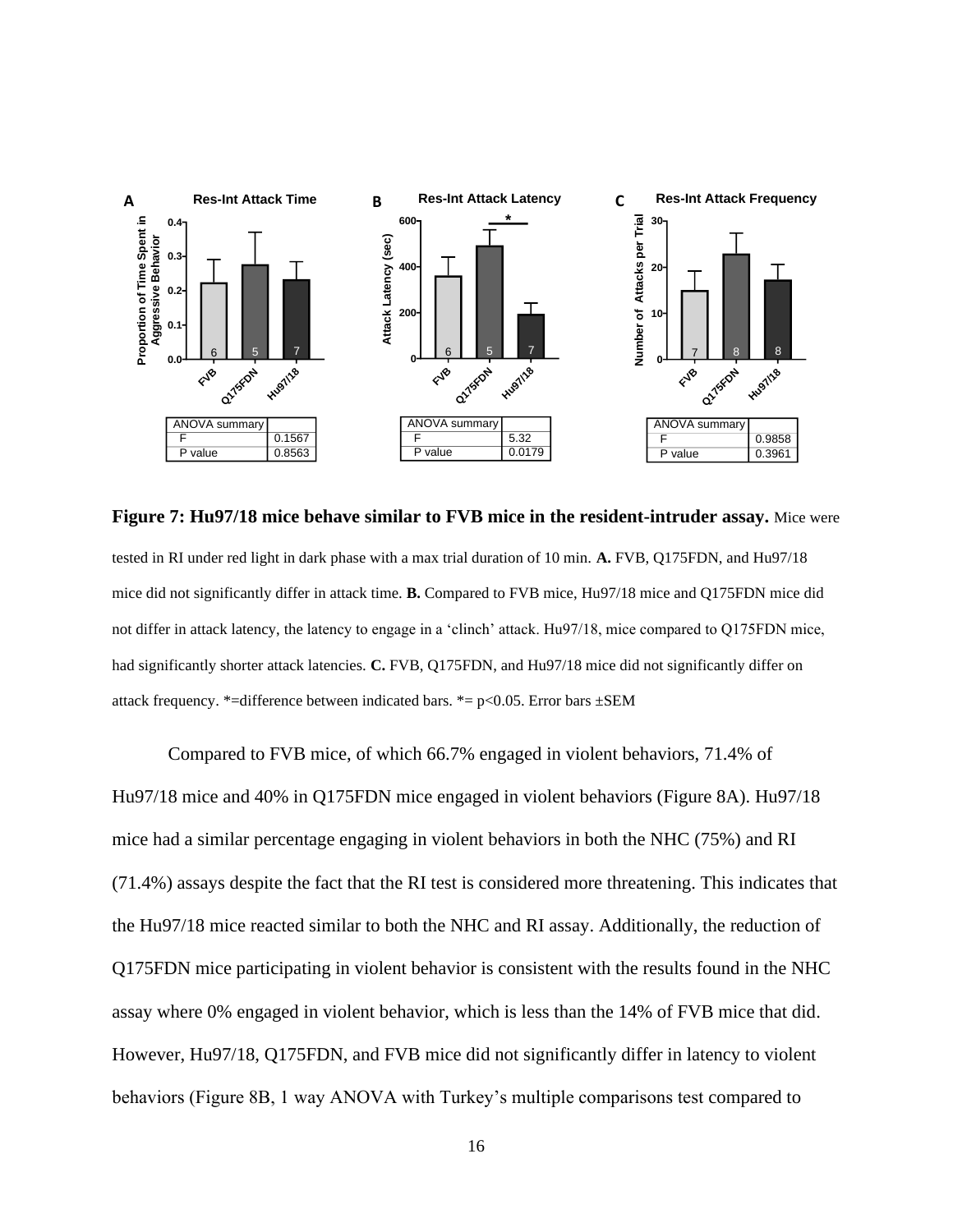FVB, Hu97/18 p=0.9878, Q175FDN p=0.5494). Based on these data, Hu97/18 mice do not exhibit elevated aggression during the RI assay.



**Figure 8: Hu97/18 mice do not exhibited elevated violent behavior in the resident-intruder** 

**assay.** Mice were tested in RI under red light in the animals dark phase with a max trial duration of 10 min. **A.**  Compared to FVB mice, a similar percentage of Hu97/18 mice engaged in violent behaviors and a smaller percentage of Q175FDN mice engaged in violent behaviors. **B.** FVB, Q175FDN, and Hu97/18 mice did not significantly differ on latency to violent behaviors. Error bars ±SEM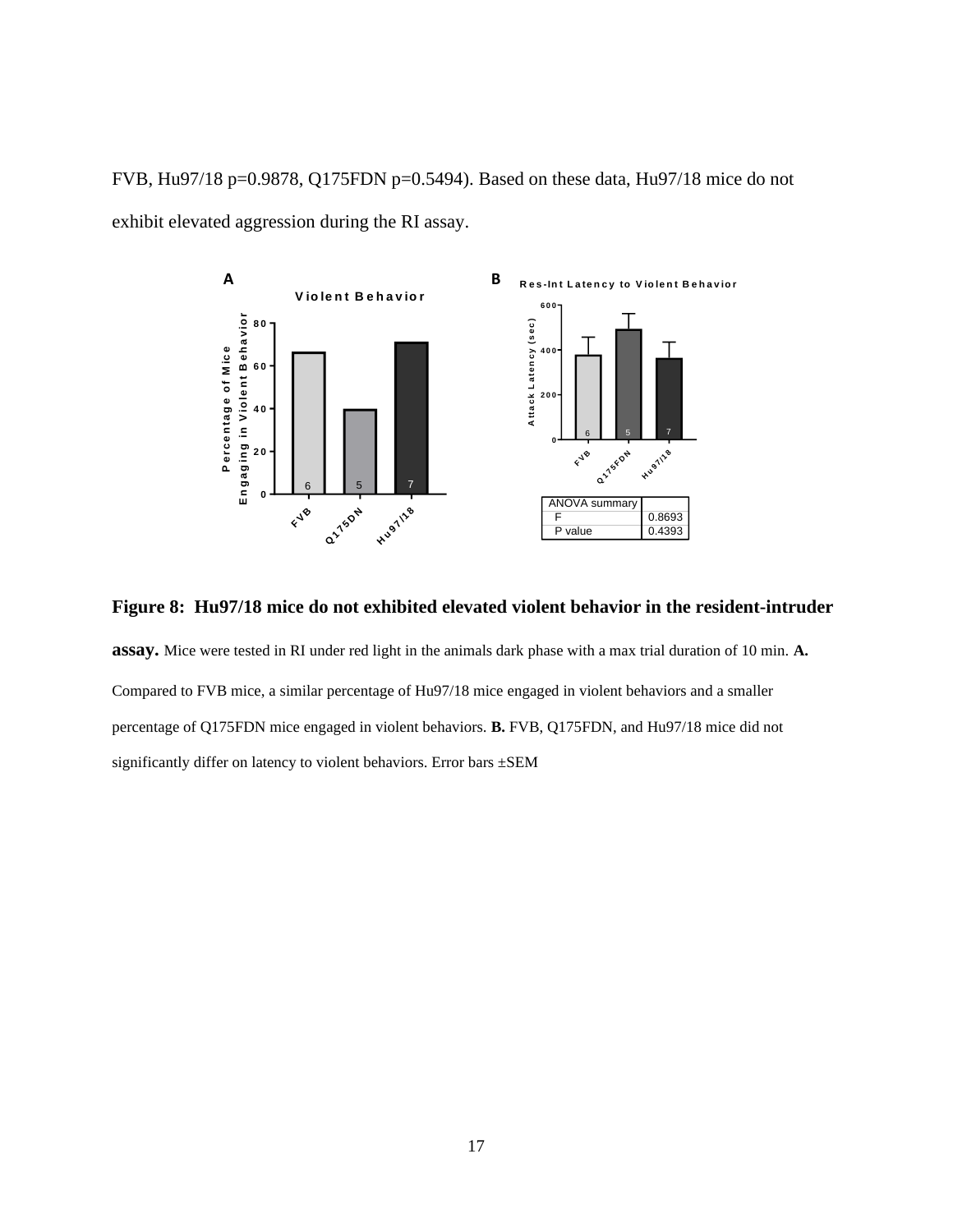## <span id="page-25-0"></span>**CHAPTER FOUR: DISCUSSION AND FUTURE DIRECTIONS**

#### Discussion

<span id="page-25-1"></span>As expected the Hu97/18 mice demonstrated higher aggression scores during the NHC task as indicated by the attack time and attack latency scores. Though attack frequency was not significantly different, we did notice that a higher percentage of Hu97/18 mice engaged in violent behaviors that ended the aggression testing, which indicates that Hu97/18 may exhibit a greater number of violent behaviors rather than a greater number of overall aggressive behaviors. However, Hu97/18 did not demonstrate higher aggression scores during the RI task. Violent behaviors were not significantly different either for Hu97/18 mice compared to FVB and Q175FDN mice. However, the Hu97/18 mice appeared to display similar behavior scores in both the NHC and RI tests even though the RI assay is more stressful and should elicit higher aggression. This data indicates that the increased aggressive phenotypes exhibited by Hu97/18 mice may be from finding both aggression tests equally as threatening, as exhibited by equally reactive aggression in both settings. This suggests that HD-related aggression may be based on overreaction.

The focus of the investigation into aggressive behavior will now shift to neurological differences between the aggressive HD mice, Hu97/18, and the non-aggressive HD mice, Q175FDN, as well as comparison of both to control mice. From this analysis, we seek to identify neurological changes that correlate with the aggressive phenotype exhibited by the Hu97/18 mice. This information can be used to identify targets for therapies to reduce HD-related aggressive symptoms in HD patients.

18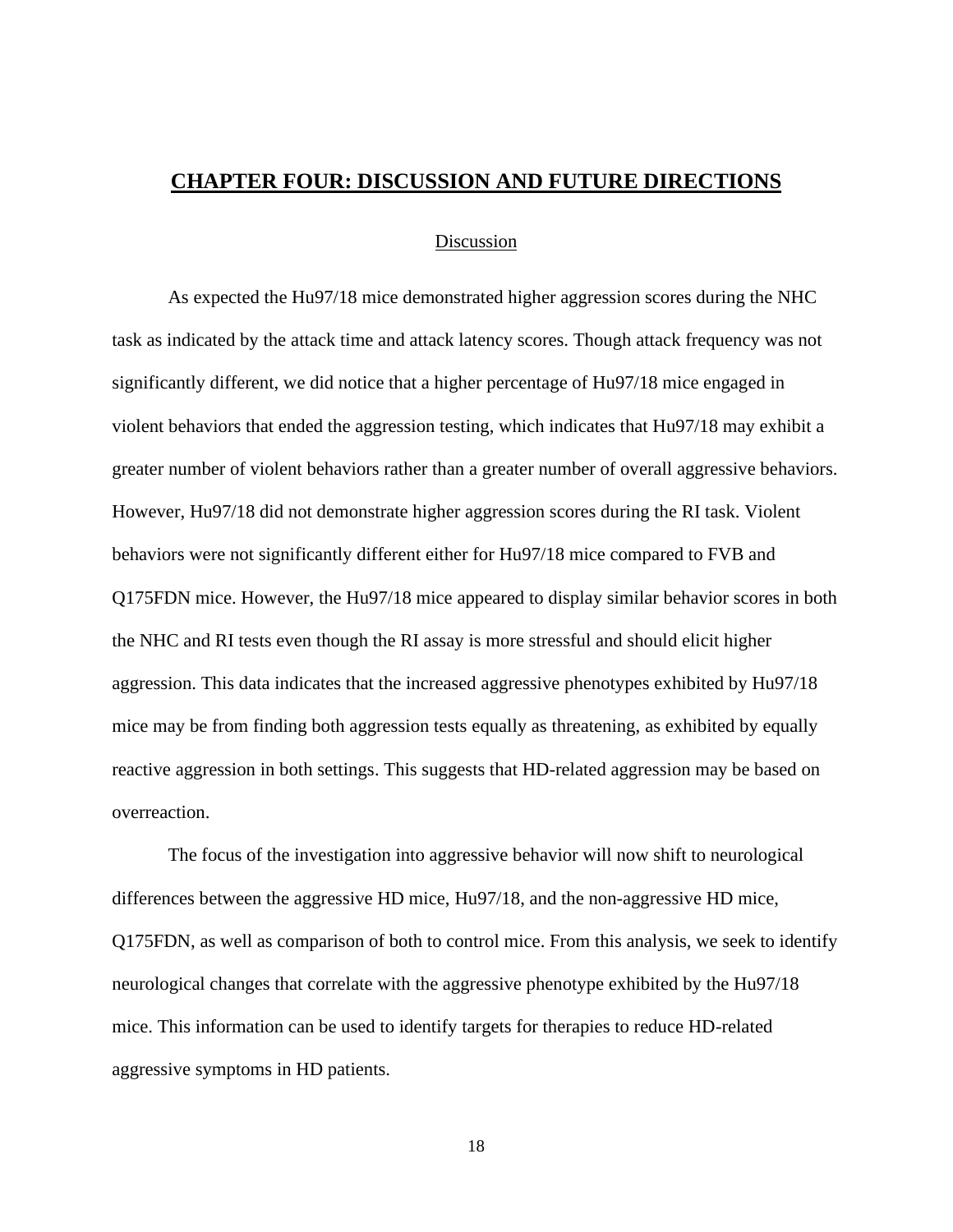#### Future Directions

<span id="page-26-0"></span>In future studies, we will conduct volumetric analyses of the amygdala and VMH to see if the volumes of these structures are correlated to the aggressive behaviors exhibited by HD mice. Currently, brains have been collected and are being sectioned and stained. We expect that mice demonstrating higher aggression will exhibit changes in volume of the VMH and amygdala.

Overall, we have found that our humanized HD model exhibits a quantifiable increased aggressive phenotype compared to wild-type controls and our knock-in mouse HD model mice. This aggressive phenotype appears to indicate that HD related aggression is an overreaction to threatening stimuli, which has furthered our understanding of HD-related aggression as a reactive form of aggression. Using our humanized HD model, which recapitulates HD-related aggression, we can elucidate the neurological changes that can correlate to this heightened aggressive phenotype and identify neurological targets for therapeutics to reduce aggressive behavioral symptoms in HD patients.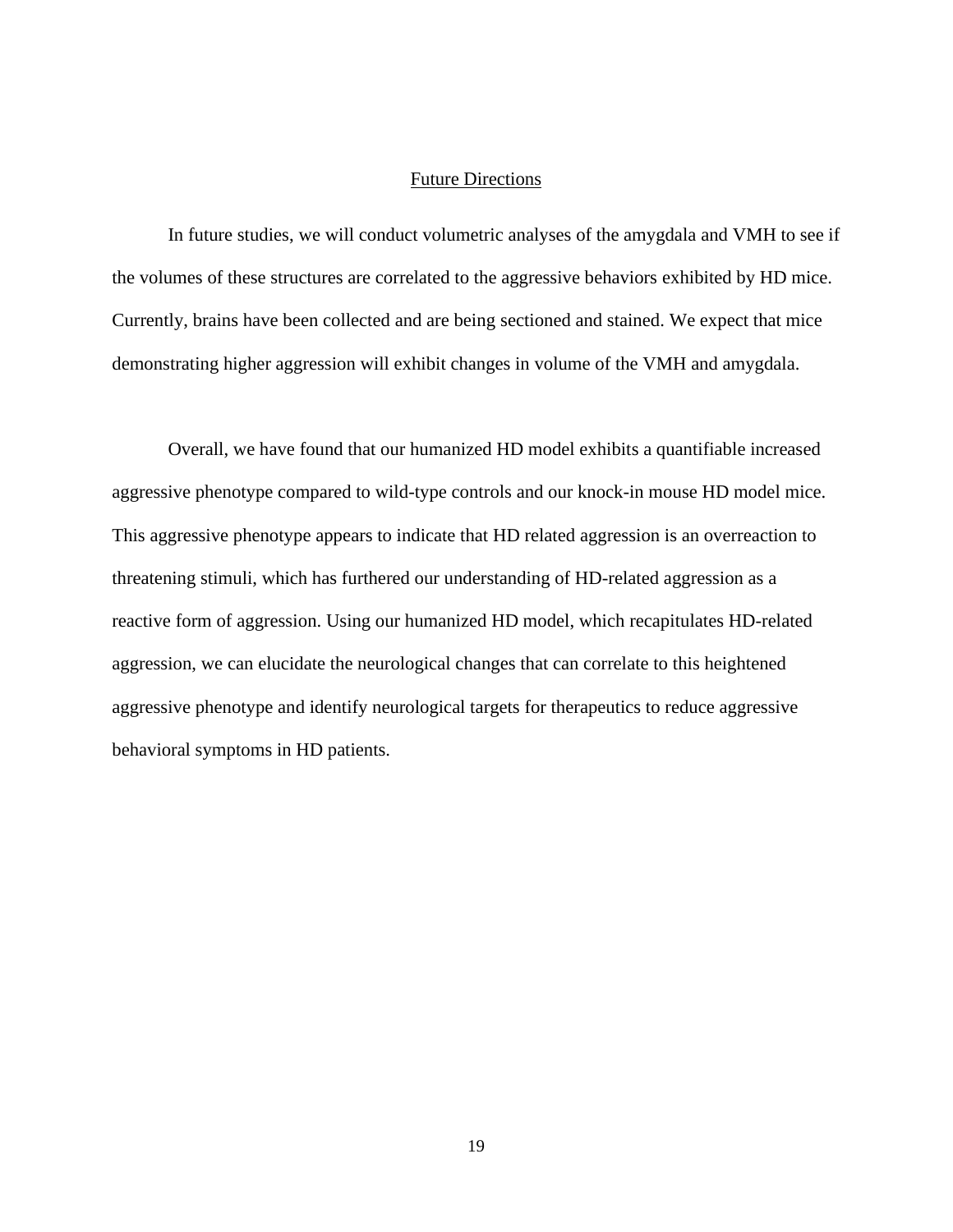## **REFERENCES**

- <span id="page-27-0"></span>1. *A novel gene containing a trinucleotide repeat that is expanded and unstable on Huntington's disease chromosomes. The Huntington's Disease Collaborative Research Group.* Cell, 1993. **72**(6): p. 971-83.
- 2. Julien, C.L., et al., *Psychiatric disorders in preclinical Huntington's disease.* J Neurol Neurosurg Psychiatry, 2007. **78**(9): p. 939-43.
- 3. Eddy, C.M., E.G. Parkinson, and H.E. Rickards, *Changes in mental state and behaviour in Huntington's disease.* Lancet Psychiatry, 2016. **3**(11): p. 1079-1086.
- 4. Ready, R.E., et al., *Patient and caregiver quality of life in Huntington's disease.* Mov Disord, 2008. **23**(5): p. 721-6.
- 5. Siever, L.J., *Neurobiology of Aggression and Violence.* The American journal of psychiatry, 2008. **165**(4): p. 429-442.
- 6. Shiwach, R.S. and V. Patel, *Aggressive behaviour in Huntington's disease: a crosssectional study in a nursing home population.* Behav Neurol, 1993. **6**(1): p. 43-7.
- 7. Fisher, C.A., et al., *Aggression in Huntington's disease: a systematic review of rates of aggression and treatment methods.* J Huntingtons Dis, 2014. **3**(4): p. 319-32.
- 8. Brown, A., K. Sewell, and C.A. Fisher, *Characterisation of aggression in Huntington's disease: rates, types and antecedents in an inpatient rehabilitation setting.* 2017. **26**(19- 20): p. 2922-2931.
- 9. Petersen, A. and S. Gabery, *Hypothalamic and Limbic System Changes in Huntington's Disease.* J Huntingtons Dis, 2012. **1**(1): p. 5-16.
- 10. Soneson, C., et al., *Early changes in the hypothalamic region in prodromal Huntington disease revealed by MRI analysis.* Neurobiol Dis, 2010. **40**(3): p. 531-43.
- 11. Ahveninen, L.M., et al., *Reduced amygdala volumes are related to motor and cognitive signs in Huntington's disease: The IMAGE-HD study.* Neuroimage Clin, 2018. **18**: p. 881-887.
- 12. Douaud, G., et al., *Distribution of grey matter atrophy in Huntington's disease patients: a combined ROI-based and voxel-based morphometric study.* Neuroimage, 2006. **32**(4): p. 1562-75.
- 13. Hashikawa, Y., et al., *Ventromedial Hypothalamus and the Generation of Aggression.* Front Syst Neurosci, 2017. **11**: p. 94.
- 14. Coccaro, E.F., et al., *Amygdala and orbitofrontal reactivity to social threat in individuals with impulsive aggression.* Biol Psychiatry, 2007. **62**(2): p. 168-78.
- 15. Dougherty, D.D., et al., *Ventromedial prefrontal cortex and amygdala dysfunction during an anger induction positron emission tomography study in patients with major depressive disorder with anger attacks.* Arch Gen Psychiatry, 2004. **61**(8): p. 795-804.
- 16. Wang, Y., et al., *Medial amygdala lesions modify aggressive behavior and immediate early gene expression in oxytocin and vasopressin neurons during intermale exposure.* Behavioural Brain Research, 2013. **245**: p. 42-49.
- 17. Van den Stock, J., et al., *Functional brain changes underlying irritability in premanifest Huntington's disease.* HUMAN BRAIN MAPPING, 2015. **36**(7): p. 2681-2690.